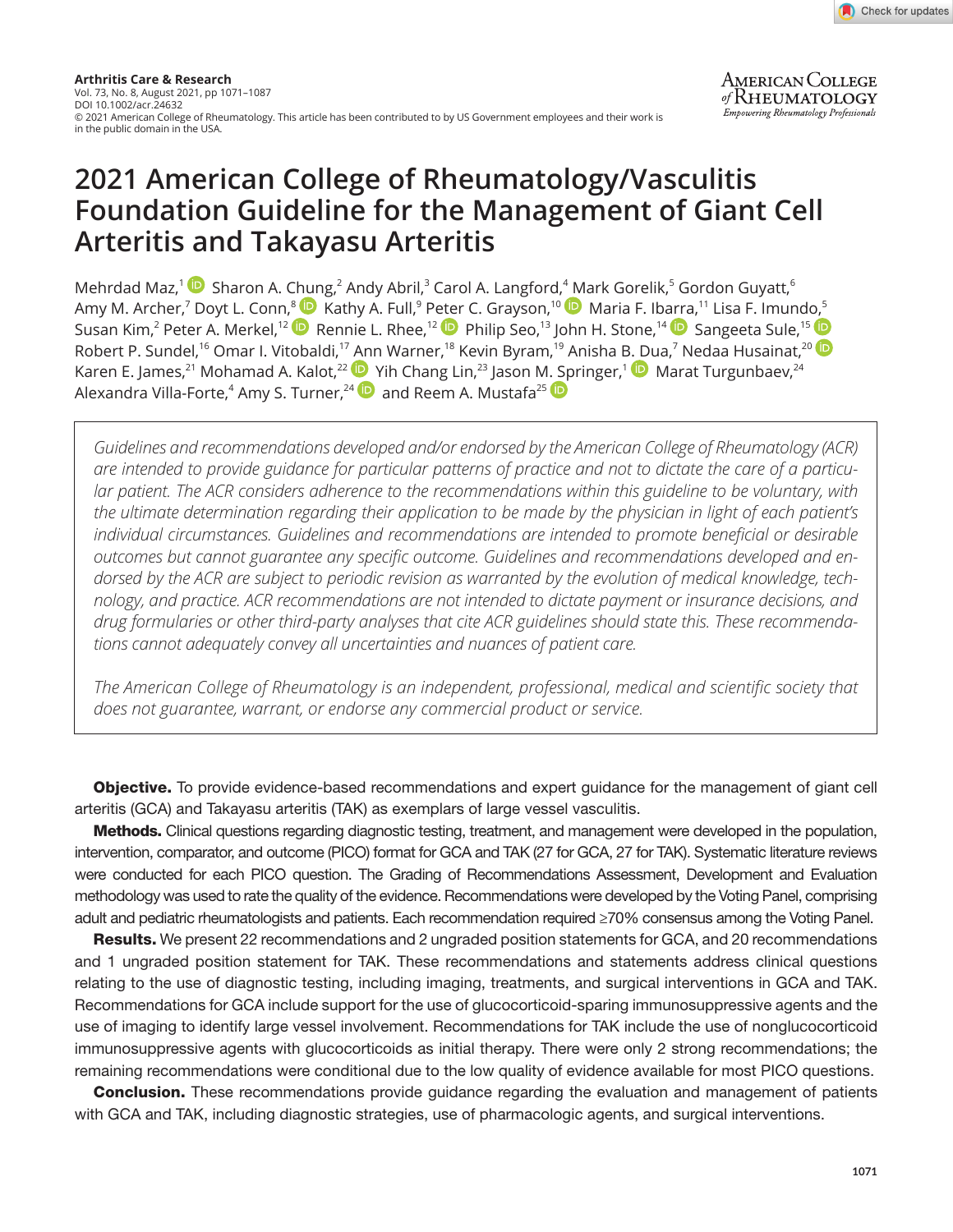## **INTRODUCTION**

Giant cell arteritis (GCA) and Takayasu arteritis (TAK) are systemic vasculitides that primarily affect large- and medium-sized vessels (1). GCA can present with both cranial and extracranial manifestations. Cranial manifestations include headaches, scalp tenderness, vision loss, and jaw claudication. Large vessel ("extracranial") involvement results in arterial stenosis and aneurysms, causing absent pulses and limb claudication (2). GCA is more common in individuals of Northern European descent who are older than 50 years of age. Diagnosis is based on clinical presentation, pathologic abnormalities on temporal artery biopsy, and/or evidence of large vessel involvement on vascular imaging (1–6). Glucocorticoids are the mainstay treatment for GCA, but tocilizumab has been approved by the US Food and Drug Administration for the treatment of GCA (7,8).

TAK causes granulomatous inflammation of the aorta and its branches. It is more common in younger women (9,10). Clinical manifestations include constitutional symptoms, elevated levels of inflammation markers, and arterial stenosis and/or aneurysms resulting in limb claudication and absent pulses (11). Treatment options include glucocorticoids, nonglucocorticoid immunosuppressive agents, and surgical management of vascular abnormalities (12).

As GCA and TAK share clinical manifestations, similar questions arise regarding their treatment and management. Recent studies have broadened treatment options for GCA, and vascular imaging is increasingly used for diagnosis and management. This guideline was developed to provide evidence-based recommendations for the evaluation and management of GCA and TAK.

## **METHODS**

This guideline followed the American College of Rheumatology (ACR) guideline development process ([https://www.](https://www.rheumatology.org/Practice-Quality/Clinical-Support/Clinical-Practice-Guidelines) [rheumatology.org/Practice-Quality/Clinical-Support/Clinical-](https://www.rheumatology.org/Practice-Quality/Clinical-Support/Clinical-Practice-Guidelines)[Practice-Guidelines\)](https://www.rheumatology.org/Practice-Quality/Clinical-Support/Clinical-Practice-Guidelines) using the Grading of Recommendations Assessment, Development and Evaluation (GRADE) methodology to rate the quality of evidence and develop recommendations (13–15). ACR policy guided the management of conflicts of interest and disclosures ([https://www.rheumatology.org/](https://www.rheumatology.org/Practice-Quality/Clinical-Support/Clinical-Practice-Guidelines/Vasculitis) [Practice-Quality/Clinical-Support/Clinical-Practice-Guidelines/](https://www.rheumatology.org/Practice-Quality/Clinical-Support/Clinical-Practice-Guidelines/Vasculitis) [Vasculitis](https://www.rheumatology.org/Practice-Quality/Clinical-Support/Clinical-Practice-Guidelines/Vasculitis)). Supplementary Appendix 1 (available on the *Arthritis Care & Research* website at [http://onlinelibrary.wiley.com/](http://onlinelibrary.wiley.com/doi/10.1002/acr.24632/abstract) [doi/10.1002/acr.24632/abstract\)](http://onlinelibrary.wiley.com/doi/10.1002/acr.24632/abstract) presents a detailed description of the methods. Briefly, the Literature Review team undertook systematic literature reviews for predetermined questions specifying the clinical population, intervention, comparator, and outcomes (PICO). An in-person Patient Panel of 11 individuals with different types of vasculitis (3 patients with GCA or TAK) was moderated by a member of the Literature Review team (ABD). This Patient Panel reviewed the evidence report (along with a summary and interpretation by the moderator) and provided patient perspectives and preferences about their personal experiences regarding clinical and treatment aspects of their disease. The Voting Panel comprised 9 adult rheumatologists, 5 pediatric rheumatologists, and 2 patients; they reviewed the Literature Review team's evidence summaries and, bearing in mind the Patient Panel's deliberations, formulated and voted on recommendations. A recommendation required ≥70% consensus among the Voting Panel.

Rheumatology, Atlanta, Georgia; <sup>25</sup>Reem A. Mustafa, MD, FACP, MPH, PhD: University of Kansas Medical Center, Kansas City, and McMaster University, Hamilton, Ontario, Canada.

Drs. Maz, Chung, and Abril contributed equally to this work.

Dr. Langford has received consulting fees, speaking fees, and/or honoraria from Bristol Myers Squibb (less than \$10,000) and research grants from Bristol Myers Squibb, GlaxoSmithKline, and Genentech. Dr. Grayson has submitted a patent application for the diagnosis and treatment of vacuoles, E1 enzyme, x-linked, autoinflammatory, somatic (VEXAS) syndrome. Dr. Merkel has received consulting fees, speaking fees, and/or honoraria from AbbVie, Biogen, Bristol Myers Squibb, CSL Behring, Genentech/Roche, Genzyme/GlaxoSmithKline, Insmed, Janssen, Kiniksa, Kyverna, Pfizer, Sparrow, and Takeda (less than \$10,000 each) and from AstraZeneca, InflaRx, and ChemoCentryx (more than \$10,000 each), research support from AstraZeneca, Boehringer Ingelheim, Bristol Myers Squibb, Celgene, ChemoCentryx, Forbius, Genentech/Roche, Sanofi-Genzyme, GlaxoSmithKline, and InflaRx, and royalties from *UpToDate*. Dr. Stone has received consulting fees, speaking fees, and/or honoraria from Roche and Genentech (less than \$10,000 each). Dr. Sule holds a patent related to the development of the Glucocorticoid Toxicity Index. Dr. Sundel has received royalties from *UpToDate*. Dr. Dua has received consulting fees, speaking fees, and/or honoraria from ChemoCentryx and AbbVie (less than \$10,000 each). No other disclosures relevant to this article were reported.

Address correspondence to Sharon A. Chung, MD, MAS, 513 Parnassus Avenue, Medical Sciences S865, UCSF Box 0500, San Francisco, CA 94143. Email: [Sharon.Chung@ucsf.edu.](mailto:Sharon.Chung@ucsf.edu)

Submitted for publication September 25, 2020; accepted in revised form April 13, 2021.

The article is published simultaneously in *Arthritis & Rheumatology*. Supported by the American College of Rheumatology and the Vasculitis Foundation.

<sup>&</sup>lt;sup>1</sup>Mehrdad Maz, MD, Jason M. Springer, MD, MS: University of Kansas Medical Center, Kansas City; <sup>2</sup>Sharon A. Chung, MD, MAS, Susan Kim, MD: University of California, San Francisco; <sup>3</sup>Andy Abril, MD: Mayo Clinic, Jacksonville, Florida; <sup>4</sup>Carol A. Langford, MD, Alexandra Villa-Forte, MD, MPH: Cleveland Clinic Foundation, Cleveland, Ohio; <sup>5</sup>Mark Gorelik, MD, Lisa F. Imundo, MD: Columbia University, New York, New York; <sup>6</sup>Gordon Guyatt, MD, MSc, FRCP, OC: McMaster University, Hamilton, Ontario, Canada; <sup>7</sup>Amy M. Archer, MD, PhD, Anisha B. Dua, MD, MPH: Northwestern University, Chicago, Illinois; <sup>8</sup>Doyt L. Conn, MD: Emory University, Atlanta, Georgia; <sup>9</sup>Kathy A. Full, BA, MA: Springfield, Illinois; <sup>10</sup>Peter C. Grayson, MD, MSc: National Institute of Arthritis and Musculoskeletal and Skin Diseases, NIH, Bethesda, Maryland; <sup>11</sup>Maria F. Ibarra, MD: Children's Mercy Hospital, Kansas City, Missouri; <sup>12</sup>Peter A. Merkel, MD, MPH, Rennie L. Rhee, MD: University of Pennsylvania, Philadelphia; 13Philip Seo, MD, MHS: Johns Hopkins University, Baltimore, Maryland; <sup>14</sup>John H. Stone, MD, MPH: Massachusetts General Hospital, Boston; <sup>15</sup>Sangeeta Sule, MD, PhD: Children's National Hospital, Washington, DC; <sup>16</sup>Robert P. Sundel, MD: Boston Children's Hospital, Boston, Massachusetts; 17Omar I. Vitobaldi, MSEE: Chicago, Illinois; <sup>18</sup>Ann Warner, MD: Saint Luke's Health System, Kansas City, Missouri; <sup>19</sup>Kevin Byram, MD: Vanderbilt University, Nashville, Tennessee; <sup>20</sup>Nedaa Husainat, MD: SSM Health–St. Mary's Hospital, St. Louis, Missouri; <sup>21</sup>Karen E. James, MD, MSCE: University of Utah, Salt Lake City; <sup>22</sup>Mohamad A. Kalot, MD: State University of New York at Buffalo; <sup>23</sup>Yih Chang Lin, MD: University of South Florida, Tampa; <sup>24</sup>Marat Turgunbaev, MD, MPH, Amy S. Turner: American College of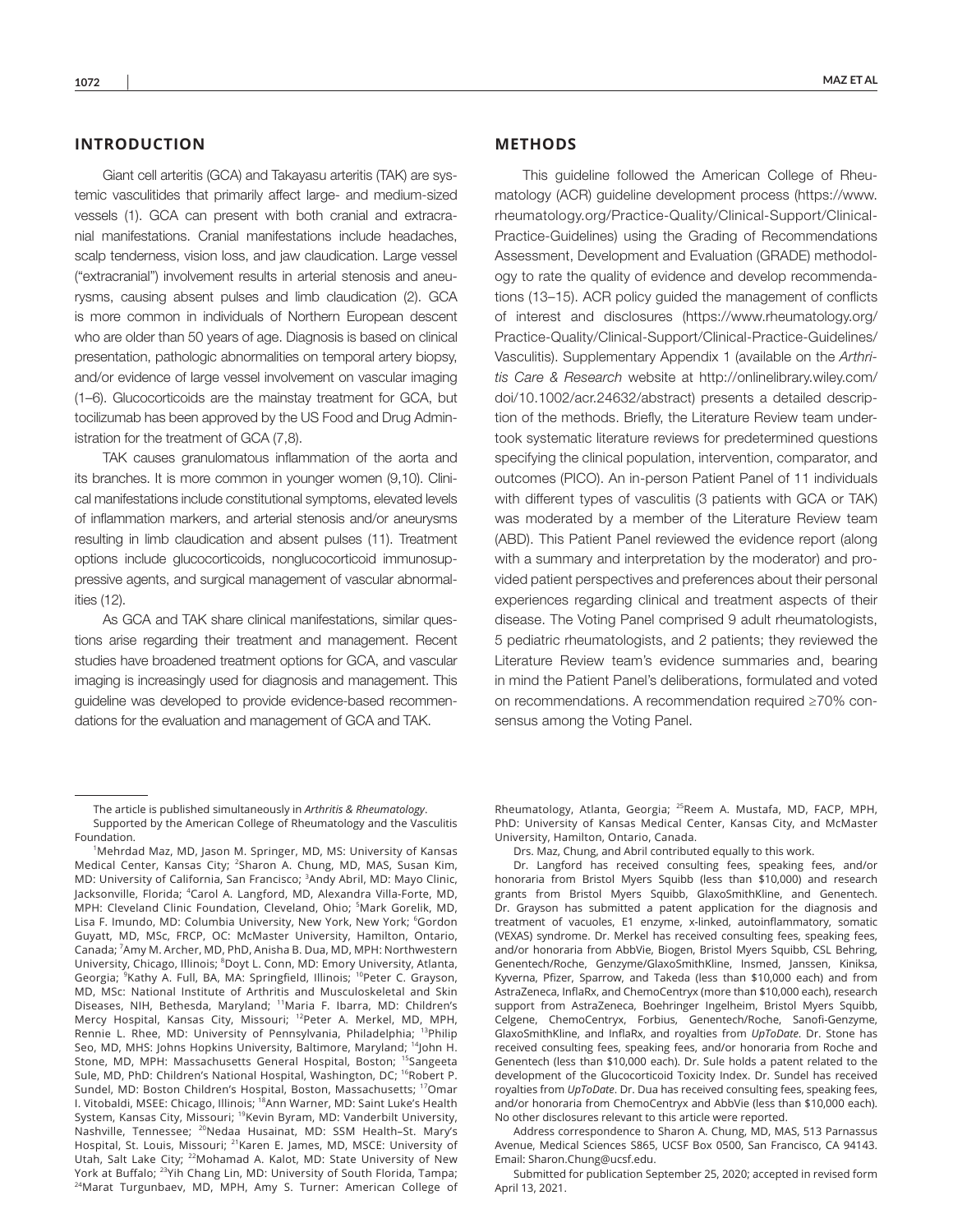## **How to interpret the recommendations**

A *strong* recommendation is typically supported by moderateto high-quality evidence (e.g., multiple randomized controlled trials). For a strong recommendation, the recommended course of action would apply to all or almost all patients. Only a small proportion of clinicians/patients would not want to follow the recommendation. In rare instances, a strong recommendation may be based on very low– to low-certainty evidence. For example, an intervention may be strongly recommended if it is considered low-cost, without harms, and the consequence of not performing the intervention may be catastrophic. An intervention may be strongly recommended against if there is high certainty that the intervention will lead to more harm than the comparison with very low or low certainty about its benefit (16).

A *conditional* recommendation is generally supported by lower-quality evidence or a close balance between desirable and undesirable outcomes. For a conditional recommendation, the recommended course of action would apply to the majority of the patients, but the alternative is a reasonable consideration. Conditional recommendations always warrant a shared decisionmaking approach. We specify conditions under which the alternative may be considered.

In some instances, the committee found that the evidence for a particular PICO question did not support a graded

recommendation or did not favor one intervention over another. However, the Voting Panel believed that the PICO question addressed a commonly encountered clinical question which has not been fully clarified and requires further investigation, and thus felt that providing guidance for this question was warranted. For these situations, we present "ungraded position statements," which reflect general views of the Voting Panel.

In this evidence-based guideline, we explicitly used the best evidence available and present that in a transparent manner for the clinician reader/user (10). In some instances, this includes randomized trials in which the interventions under consideration are directly compared. The GRADE system rates evidence that comes exclusively from the collective experience of the Voting Panel and Patient Panel members as "very low– quality" evidence (15).

For each recommendation, details regarding the PICO questions and the GRADE evidence tables can be found in Supplementary Appendix 2 ([http://onlinelibrary.wiley.com/doi/10.1002/](http://onlinelibrary.wiley.com/doi/10.1002/acr.24632/abstract) [acr.24632/abstract\)](http://onlinelibrary.wiley.com/doi/10.1002/acr.24632/abstract).

# **RESULTS**

For the GCA evidence report, 399 articles were reviewed to address 27 PICO questions. For the TAK evidence report, 347 articles were reviewed to address 27 PICO questions.

|  |  |  |  | Table 1. Definitions of selected terms used in the recommendations and ungraded position statements for GCA and TAK* |  |  |  |  |  |  |
|--|--|--|--|----------------------------------------------------------------------------------------------------------------------|--|--|--|--|--|--|
|--|--|--|--|----------------------------------------------------------------------------------------------------------------------|--|--|--|--|--|--|

| Term                                            | Definition                                                                                                                                                                             |
|-------------------------------------------------|----------------------------------------------------------------------------------------------------------------------------------------------------------------------------------------|
| Disease states                                  |                                                                                                                                                                                        |
| Suspected disease                               | Clinical signs and/or symptoms suggestive of GCA/TAK and not explained by other conditions                                                                                             |
| Active disease                                  | New, persistent, or worsening clinical signs and/or symptoms attributed to GCA/TAK and not related to<br>prior damage                                                                  |
| Severe disease                                  | Vasculitis with life- or organ-threatening manifestations (e.g., vision loss, cerebrovascular ischemia, cardiac<br>ischemia, limb ischemia)                                            |
| Nonsevere disease                               | Vasculitis without life- or organ-threatening manifestations (e.g., constitutional symptoms, headache, jaw<br>claudication, symptoms of polymyalgia rheumatica)                        |
| Remission                                       | Absence of clinical signs or symptoms attributed to active GCA/TAK, on or off immunosuppressive therapy                                                                                |
| Refractory disease                              | Persistent active disease despite an appropriate course of immunosuppressive therapy                                                                                                   |
| Relapse                                         | Recurrence of active disease following a period of remission                                                                                                                           |
| Cranial ischemia                                | Visual and neurologic involvement including amaurosis fugax, vision loss, and stroke                                                                                                   |
| Treatments                                      |                                                                                                                                                                                        |
| IV pulse GCs                                    | IV methylprednisolone 500-1,000 mg/day (adults) or 30 mg/kg/day (children; maximum 1,000 mg/day) or<br>equivalent for 3-5 days                                                         |
| High-dose oral GCs                              | Prednisone 1 mg/kg/day up to 80 mg or equivalent                                                                                                                                       |
| Moderate-dose oral GCs                          | Prednisone 0.5 mg/kg/day (generally 10-40 mg/day in adults) or equivalent                                                                                                              |
| Low-dose oral GCs                               | Prednisone ≤10 mg/day or equivalent                                                                                                                                                    |
| Non-GC nonbiologic<br>immunosuppressive therapy | Azathioprine, leflunomide, methotrexate, mycophenolate mofetil, cyclophosphamide                                                                                                       |
| <b>Biologics</b>                                | Abatacept, tumor necrosis factor inhibitor, tocilizumab                                                                                                                                |
| Surgical intervention                           | Angioplasty, stent placement, vascular bypass, vascular graft                                                                                                                          |
| Disease assessments                             |                                                                                                                                                                                        |
| Clinical monitoring                             | Assessing for clinical signs and symptoms of active disease, obtaining 4 extremity blood pressures, and<br>obtaining clinical laboratory results, including inflammation marker levels |
| Inflammation markers                            | Erythrocyte sedimentation rate, C-reactive protein level                                                                                                                               |
| Noninvasive imaging                             | Computed tomography angiogram, magnetic resonance angiogram, positron emission tomography scan,<br>vascular ultrasound, magnetic resonance imaging of temporal and scalp arteries      |
| Invasive imaging                                | Conventional catheter-based angiogram                                                                                                                                                  |

\* GCA = giant cell arteritis; TAK = Takayasu arteritis; IV = intravenous; GCs = glucocorticoids.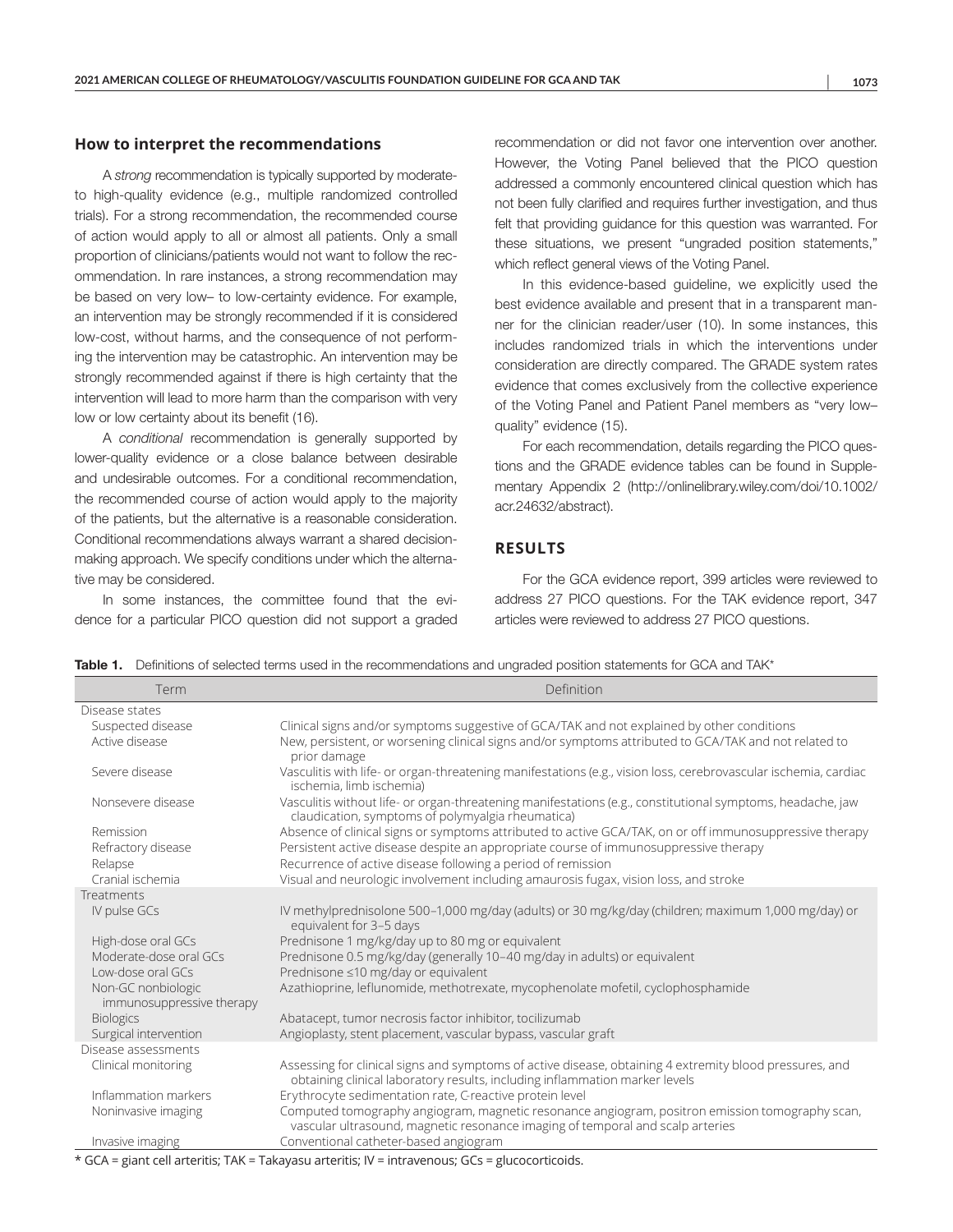# **Recommendations and ungraded position statements for the management of GCA**

Table 1 presents definitions of selected terms used in the recommendations, including disease states such as severe disease, dosing ranges for glucocorticoids, categorization of medications, and disease assessments. Tables 2 and 3 present the recommendations with their supporting PICO questions and levels of evidence. We present 22 recommendations and 2 unaraded position statements for GCA. All but 1 of the recommendations are conditional due to very low– to low-quality evidence. Figure 1 presents key recommendations for the treatment of GCA.

## **Diagnostic testing**

Recommendation: For patients with suspected GCA, we conditionally recommend an initial unilateral temporal artery biopsy over bilateral biopsies.

Initially, a unilateral biopsy is recommended. However, bilateral temporal artery biopsies may be appropriate if the symptoms are not clearly localized to 1 temporal artery. Proceeding with the contralateral biopsy is also appropriate if the unilateral biopsy result is negative and additional evidence for cranial GCA is sought (17).

# Recommendation: For patients with suspected GCA, we conditionally recommend a long-segment temporal artery biopsy specimen (>1 cm) over a short-segment temporal artery biopsy specimen (<1 cm).

A longer segment of the temporal artery is preferred, since GCA is a focal and segmental disease, and the added morbidity of obtaining a larger segment is very low. A shorter segment obtained on biopsy can result in reduced diagnostic yield and a missed diagnosis. This recommendation is conditional due to a lack of high-quality evidence, but the Voting Panel emphasized obtaining longer biopsy specimens when possible (18,19).

Recommendation: For patients with suspected GCA, we conditionally recommend obtaining a temporal artery biopsy specimen within 2 weeks of starting oral glucocorticoids over waiting longer than 2 weeks for a biopsy.

Overall, biopsy specimens should be obtained as soon as possible to maximize the likelihood of detecting histopathologic changes. Studies suggest that histopathologic changes indicating GCA are more likely to be detected in a temporal artery biopsy if obtained within 2 weeks of starting glucocorticoids; however, histopathologic changes have been detected in biopsy specimens obtained much later than 2 weeks after the start of glucocorticoid treatment (20–28). A biopsy specimen obtained 2 weeks after starting glucocorticoids could be informative and may be considered at the discretion of the physician and patient.

# Recommendation: For patients with suspected GCA, we conditionally recommend temporal artery biopsy over temporal artery ultrasound for establishing a diagnosis of GCA.

In general, rheumatologists and radiologists in the US are less experienced in using ultrasound to diagnose temporal artery involvement in GCA compared to their counterparts in Europe. Therefore, temporal artery biopsy remains the optimal approach to diagnosing GCA in the US, because ultrasound is operatordependent and results are influenced by treatment (i.e., signs of inflammation quickly disappear with glucocorticoid treatment). In centers with appropriate training and expertise in using temporal artery ultrasound, ultrasound may be a useful and complementary tool for diagnosing GCA (29–33).

#### Table 2. Recommendations for diagnostic testing in GCA\*

| Recommendation                                                                                                                                                                                                                                                             | <b>GCA PICO</b><br>question informing<br>recommendation<br>and discussion | Level of<br>evidence    |
|----------------------------------------------------------------------------------------------------------------------------------------------------------------------------------------------------------------------------------------------------------------------------|---------------------------------------------------------------------------|-------------------------|
| Recommendation: For patients with suspected GCA, we conditionally recommend an initial<br>unilateral temporal artery biopsy over bilateral biopsies.                                                                                                                       |                                                                           | Low                     |
| Recommendation: For patients with suspected GCA, we conditionally recommend a long-<br>segment temporal artery biopsy specimen (>1 cm) over a short-segment temporal artery<br>biopsy specimen (<1 cm).                                                                    | 2                                                                         | Low                     |
| Recommendation: For patients with suspected GCA, we conditionally recommend obtaining a<br>temporal artery biopsy specimen within 2 weeks of starting oral GCs over waiting longer than<br>2 weeks for a biopsy.                                                           | 3                                                                         | Low                     |
| Recommendation: For patients with suspected GCA, we conditionally recommend temporal<br>artery biopsy over temporal artery ultrasound for establishing a diagnosis of GCA.                                                                                                 | 4                                                                         | $\overline{\text{low}}$ |
| Recommendation: For patients with suspected GCA, we conditionally recommend temporal<br>artery biopsy over MRI of the cranial arteries for establishing a diagnosis of GCA.                                                                                                | 5                                                                         | Low                     |
| Recommendation: For patients with suspected GCA and a negative temporal artery biopsy result<br>(or results), we conditionally recommend noninvasive vascular imaging of the large vessels with<br>clinical assessment to aid in diagnosis over clinical assessment alone. | 6, 7                                                                      | Very low to low         |
| Recommendation: For patients with newly diagnosed GCA, we conditionally recommend<br>obtaining noninvasive vascular imaging to evaluate large vessel involvement.                                                                                                          | 9                                                                         | Very low                |

\* For the population, intervention, comparator, and outcome (PICO) questions used in the Grading of Recommendations Assessment, Development and Evaluation methodology, as developed for giant cell arteritis (GCA), please refer to Supplementary Appendix 2 (available on the *Arthritis Care & Research* website at<http://onlinelibrary.wiley.com/doi/10.1002/acr.24632/abstract>). GCs = glucocorticoids; MRI = magnetic resonance imaging.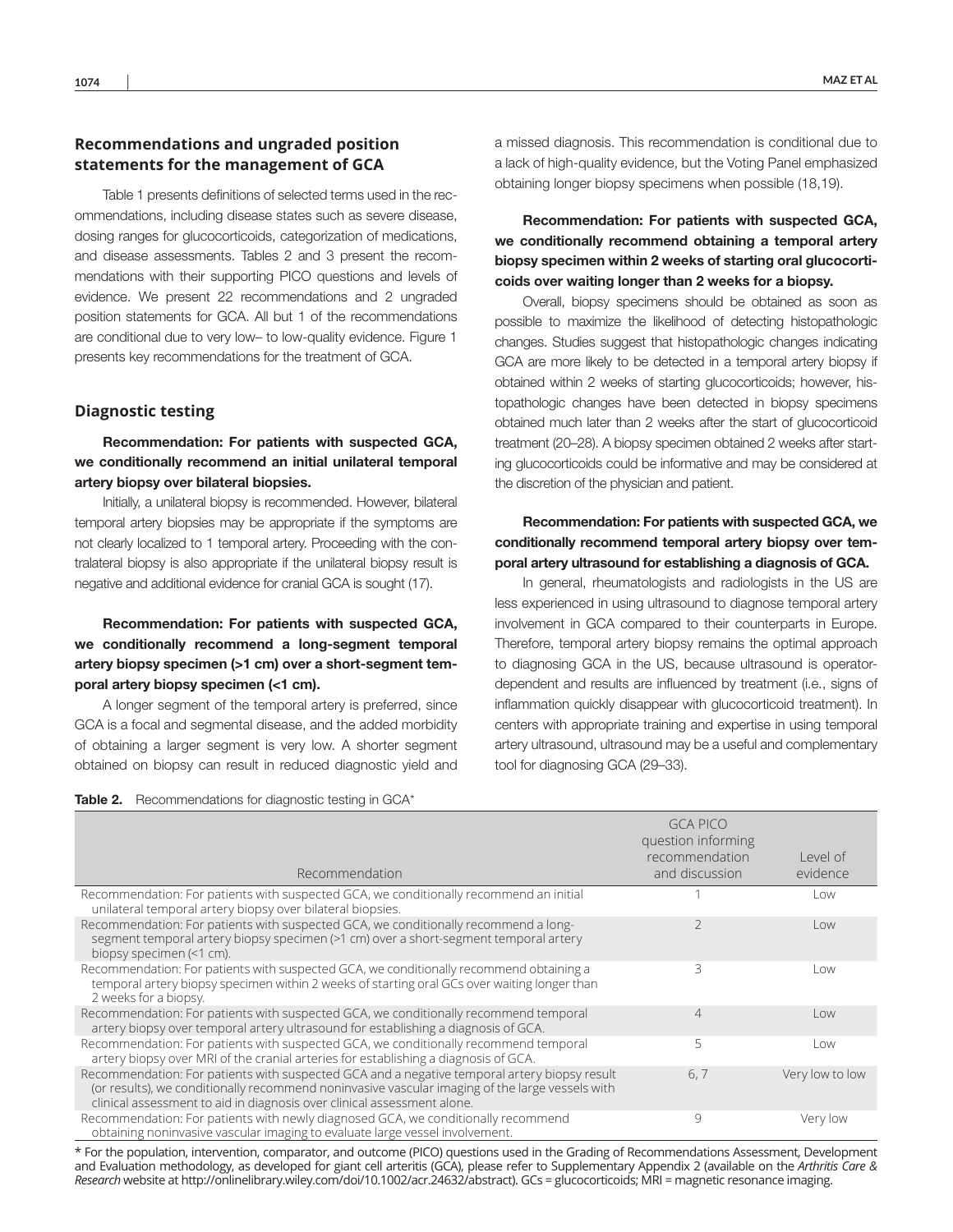|      | Table 3. Recommendations/statements for treatment (medical management and surgical intervention) and clinical/laboratory monitoring in |  |  |  |  |
|------|----------------------------------------------------------------------------------------------------------------------------------------|--|--|--|--|
| GCA* |                                                                                                                                        |  |  |  |  |

|                                                                                                                                                                                                                                                                                        | <b>GCA PICO</b><br>question informing<br>recommendation | Level of                |
|----------------------------------------------------------------------------------------------------------------------------------------------------------------------------------------------------------------------------------------------------------------------------------------|---------------------------------------------------------|-------------------------|
| Recommendation/statement                                                                                                                                                                                                                                                               | and discussion                                          | evidence                |
| Medical management                                                                                                                                                                                                                                                                     | 11                                                      |                         |
| Recommendation: For patients with newly diagnosed GCA without manifestations of cranial ischemia,<br>we conditionally recommend initiating treatment with high-dose oral GCs over IV pulse GCs.                                                                                        |                                                         | Very low to low         |
| Recommendation: For patients with newly diagnosed GCA with threatened vision loss, we<br>conditionally recommend initiating treatment with IV pulse GCs over high-dose oral GCs.                                                                                                       | 12                                                      | Very low                |
| Recommendation: For patients with newly diagnosed GCA, we conditionally recommend dosing oral<br>GCs daily over an alternate-day schedule.                                                                                                                                             | 18                                                      | Low                     |
| Recommendation: For patients with newly diagnosed GCA, we conditionally recommend initiating<br>treatment with high-dose oral GCs over moderate-dose oral GCs.                                                                                                                         | 14                                                      | Very low to low         |
| Recommendation: For patients with newly diagnosed GCA, we conditionally recommend the use of<br>oral GCs with tocilizumab over oral GCs alone.                                                                                                                                         | 15, 16, 17                                              | Low to high             |
| Recommendation: For patients with GCA with active extracranial large vessel involvement, we<br>conditionally recommend treatment with oral GCs combined with a non-GC immunosuppressive<br>agent over oral GCs alone.                                                                  | 21                                                      | Very low to low         |
| Ungraded position statement: The optimal duration of therapy with GCs for GCA is not well<br>established and should be guided by the patient's values and preferences.                                                                                                                 | 20                                                      | Low to moderate         |
| Recommendation: In patients with newly diagnosed GCA, we conditionally recommend against the<br>use of an HMG-CoA reductase inhibitor ("statin") specifically for the treatment of GCA.                                                                                                | 19                                                      | Very low                |
| Recommendation: For patients with GCA who have critical or flow-limiting involvement of the<br>vertebral or carotid arteries, we conditionally recommend adding aspirin.                                                                                                               | 13                                                      | Very low to<br>moderate |
| Recommendation: For patients with GCA who experience disease relapse while receiving moderate-<br>to-high-dose GCs, we conditionally recommend adding a non-GC immunosuppressive drug.                                                                                                 | Relapse 2                                               | $\ddagger$              |
| Recommendation: For patients with GCA who experience disease relapse with symptoms of cranial<br>ischemia, we conditionally recommend adding a non-GC immunosuppressive agent and increasing<br>the dose of GCs over increasing the dose of GCs alone.                                 | Relapse 1, 3                                            | $\ddagger$              |
| Recommendation: For patients with GCA who experience disease relapse with symptoms of cranial<br>ischemia while receiving GCs, we conditionally recommend adding tocilizumab and increasing the<br>dose of GCs over adding methotrexate and increasing the dose of GCs.                | Relapse 4                                               | $\ddagger$              |
| Surgical intervention                                                                                                                                                                                                                                                                  |                                                         |                         |
| Ungraded position statement: For any patient requiring surgical vascular intervention for GCA, the<br>type and timing of intervention should be a collaborative decision between the vascular surgeon<br>and rheumatologist.                                                           | $\ddagger$                                              | $\ddagger$              |
| Recommendation: For patients with severe GCA and worsening signs of limb/organ ischemia<br>who are receiving immunosuppressive therapy, we conditionally recommend escalating<br>immunosuppressive therapy over surgical intervention with escalation of immunosuppressive<br>therapy. | 24                                                      | Very low to low         |
| Recommendation: For patients with GCA undergoing vascular surgical intervention, we conditionally<br>recommend the use of high-dose GCs during the periprocedural period, if the patient has active<br>disease.                                                                        | 27                                                      | Very low                |
| Clinical/laboratory monitoring                                                                                                                                                                                                                                                         |                                                         |                         |
| Recommendation: For patients with GCA in apparent clinical remission, we strongly recommend                                                                                                                                                                                            | 10                                                      | Very low to low         |
| long-term clinical monitoring over no clinical monitoring.<br>Recommendation: For patients with GCA who have an increase in levels of inflammation markers<br>alone, we conditionally recommend clinical observation and monitoring without escalation of                              | 23                                                      | Very low                |
| immunosuppressive therapy.                                                                                                                                                                                                                                                             |                                                         |                         |

\* For the population, intervention, comparator, and outcome (PICO) questions used in the Grading of Recommendations Assessment, Development and Evaluation methodology, as developed for giant cell arteritis (GCA), please refer to Supplementary Appendix 2 (available on the *Arthritis Care & Research* website at <http://onlinelibrary.wiley.com/doi/10.1002/acr.24632/abstract>). GCs = glucocorticoids; IV = intravenous; HMG-CoA = hydroxymethylglutaryl-coenzyme A.

† PICO question was developed after completion of literature review and evidence reports. Data from studies already included in evidence reports were reviewed, but no dedicated literature review was performed for these questions. Recommendation was formed from available evidence and expert opinion.

‡ Ungraded position statement was not based on a specific PICO question.

# Recommendation: For patients with suspected GCA, we conditionally recommend temporal artery biopsy over magnetic resonance imaging (MRI) of the cranial arteries for establishing a diagnosis of GCA.

Protocols to image the cranial vessels using different modalities, including MRI, have been developed, which can be helpful to establish a diagnosis of GCA (30,31,34– 37). However, lack of technical expertise with this modality in the US, as well as the lack of widespread validation of this approach, limits the applicability of MRI with contrast of the cranial vessels as a replacement for temporal artery biopsy at the current time.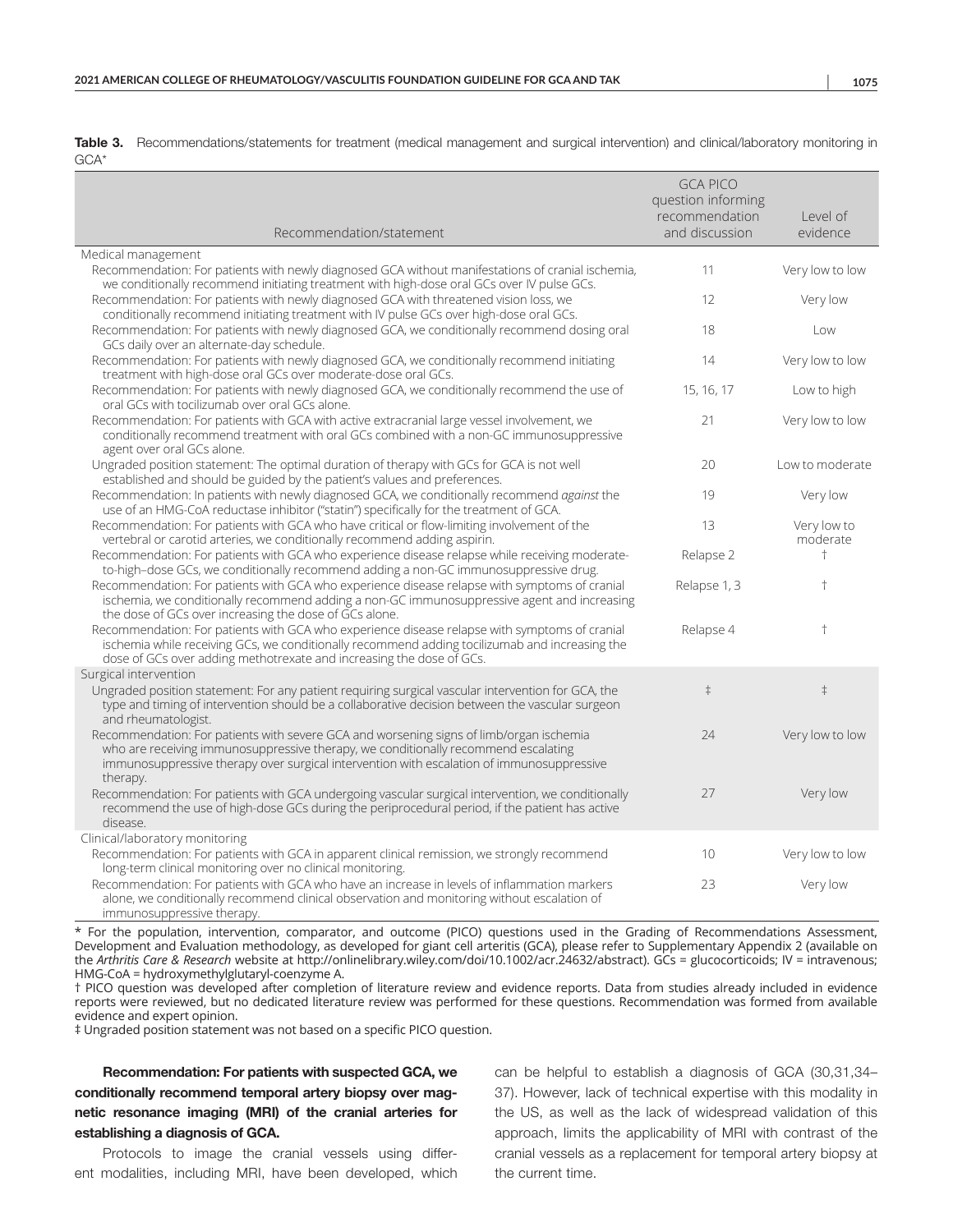

**Overview of treatment of giant cell arteritis (GCA)** 

ABA = abatacept, AZA = azathioprine, GC = glucocorticoids, IV = intravenous, MTX = methotrexate, TCZ = tocilizumab

Figure 1. Overview of treatment of giant cell arteritis.

Recommendation: For patients with suspected GCA and a negative temporal artery biopsy result (or results), we conditionally recommend noninvasive vascular imaging of the large vessels with clinical assessment to aid in diagnosis over clinical assessment alone.

Imaging the large vessels may provide additional evidence of disease (e.g., extracranial GCA) when the diagnosis is uncertain following negative temporal artery biopsy results (28,34,38–44). Potential diagnostic imaging modalities include MR or computed tomography (CT) angiography of the neck/chest/abdomen/pelvis, ultrasonography, and <sup>18</sup>F-fluorodeoxyglucose positron emission tomography (FDG-PET) (43,45).

# Recommendation: For patients with newly diagnosed GCA, we conditionally recommend obtaining noninvasive vascular imaging to evaluate large vessel involvement.

Baseline noninvasive imaging with MR or CT angiography of the neck/chest/abdomen/pelvis in patients with newly diagnosed GCA can detect large vessel involvement and may be compared with subsequent routine monitoring if indicated (46). In a patient with large vessel involvement, routine noninvasive vascular imaging can identify early and long-term complications, such as aneurysms and stenoses, and assess stability of existing lesions. In patients without large vessel involvement, routine and repeated monitoring with vascular imaging may or may not be necessary.

## **Medical management**

Recommendation: For patients with newly diagnosed GCA without manifestations of cranial ischemia, we conditionally recommend initiating treatment with high-dose oral glucocorticoids over intravenous (IV) pulse glucocorticoids.

Cranial ischemic manifestations include visual and neurologic involvement such as amaurosis fugax, vision loss, and stroke. Some studies have suggested that the use of IV pulse glucocorticoids in this patient group could decrease disease relapse and increase remission rates. However, routine use of IV pulse glucocorticoids can also be associated with increased risks, including infections, that may outweigh the benefits, especially in the elderly (47,48).

# Recommendation: For patients with newly diagnosed GCA with threatened vision loss, we conditionally recommend initiating treatment with IV pulse glucocorticoids over high-dose oral glucocorticoids.

Studies investigating the effect of IV pulse glucocorticoids in patients with GCA and cranial ischemia have demonstrated conflicting results. However, this population is at high risk for vision loss as well as toxicity from glucocorticoid use. IV pulse glucocorticoids can be used in patients with the highest risk of vision loss, but this decision should be guided by the patient's clinical condition, values, and preferences (49,50).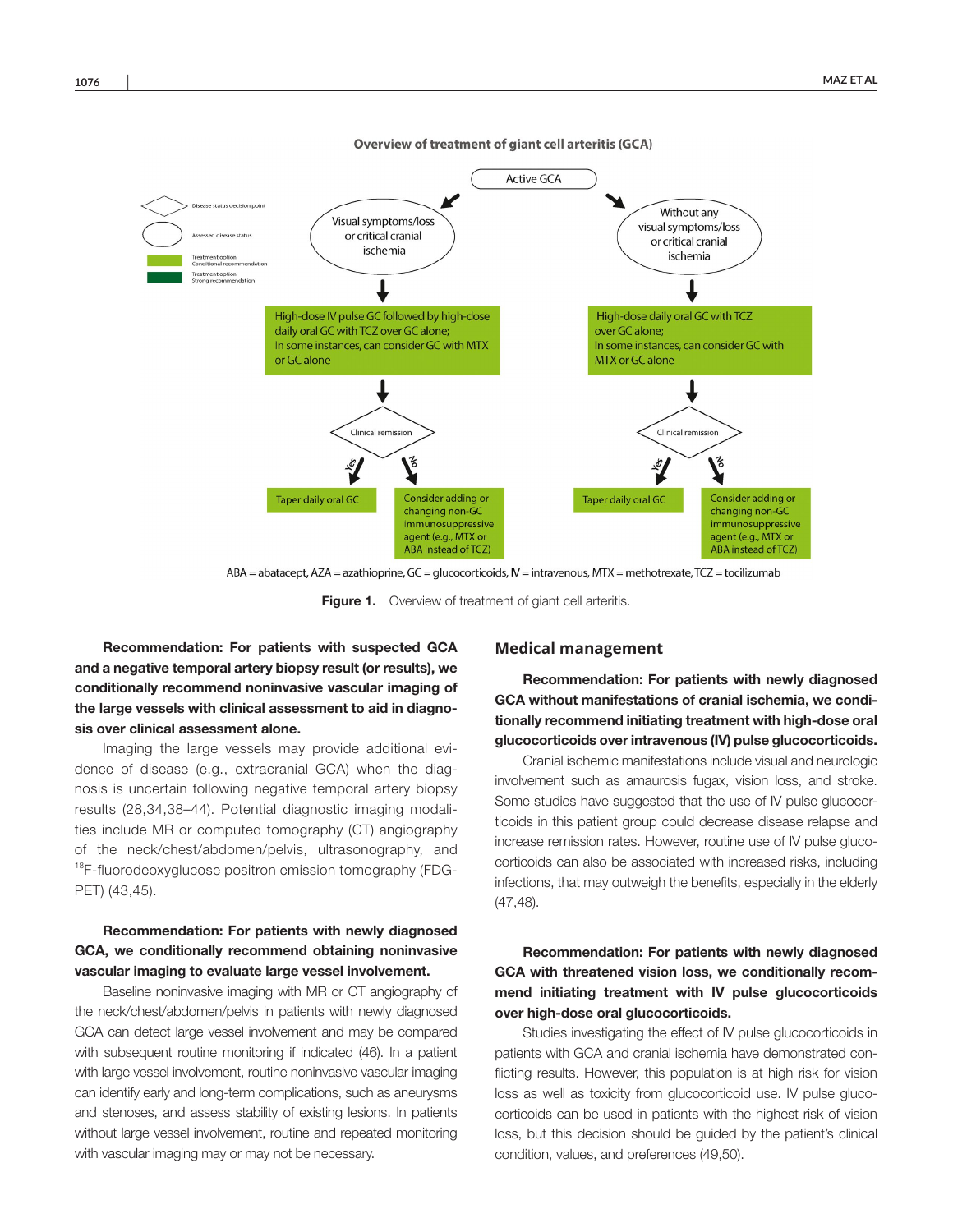# Recommendation: For patients with newly diagnosed GCA, we conditionally recommend dosing oral glucocorticoids daily over an alternate-day schedule.

This recommendation is conditional solely due to the low level of evidence, which indicates higher remission rates in patients receiving daily dosing. The panel did not identify any situations in which alternate-day dosing of prednisone would be preferred (51).

# Recommendation: For patients with newly diagnosed GCA, we conditionally recommend initiating treatment with high-dose oral glucocorticoids over moderate-dose oral glucocorticoids.

We recommend starting high-dose oral glucocorticoids to achieve rapid disease control followed by tapering the glucocorticoid dose (weeks to months) to avoid prolonged highdose treatment and reduce toxicity. The dosing and duration of oral glucocorticoid therapy can be variable depending on a patient's manifestations and comorbidities and whether the use of a glucocorticoid-sparing agent was also initiated. Studies supporting the efficacy and lower toxicity of moderate-dose glucocorticoids are of low quality, which prevents the Voting Panel from recommending moderate-dose glucocorticoids as initial therapy. Moderate-dose glucocorticoids may be used in patients with significant risk of severe glucocorticoid toxicity and in patients with low risk of vision loss or other life- or organ-threatening complications (48–53).

## Recommendation: For patients with newly diagnosed GCA, we conditionally recommend the use of oral glucocorticoids with tocilizumab over oral glucocorticoids alone.

A trial published in 2017 (8) demonstrated that tocilizumab has a significant glucocorticoid-sparing effect in GCA, and thus, tocilizumab should be considered for initial treatment. However, methotrexate with glucocorticoids, as well as glucocorticoids alone, can also be considered as initial treatment for newly diagnosed GCA. The decision to treat with tocilizumab and glucocorticoids, methotrexate and glucocorticoids, or glucocorticoid monotherapy for initial therapy should be made based on the physician's experience and the patient's clinical condition, values, and preferences. Lack of long-term follow-up data on tocilizumab and cost may limit its use (8,54). Abatacept with glucocorticoids can also be considered if these other agents are not effective (55).

Recommendation: For patients with GCA with active extracranial large vessel involvement, we conditionally recommend treatment with oral glucocorticoids combined with a nonglucocorticoid immunosuppressive agent over oral glucocorticoids alone.

Management of GCA in patients with new, persistent, or worsening extracranial symptoms (e.g., limb claudication) or signs (e.g., imaging findings) attributed to GCA can include the addition of nonglucocorticoid immunosuppressive agents. These agents include biologic agents (e.g., tocilizumab) as well as oral therapies (e.g., methotrexate) (56,57). However, the Voting Panel recognizes that there are few high-quality studies evaluating the efficacy of these agents for this patient group. While there is stronger clinical evidence supporting the use of tocilizumab compared to methotrexate for the treatment of GCA, methotrexate can be considered for patients unable to use tocilizumab due to factors such as recurrent infections, history of gastrointestinal perforations or diverticulitis, and cost.

Ungraded position statement: The optimal duration of therapy with glucocorticoids for GCA is not well established and should be guided by the patient's values and preferences.

Factors that may influence the duration of therapy include the patient's clinical manifestations, toxicity related to glucocorticoid use, number of flares, the physician's experience, and the patient's preferences (8). Overall, the Patient Panel emphasized minimizing the use of glucocorticoids as much as possible but recognized that longer-term use may be needed in some patients to avoid flares.

# Recommendation: In patients with newly diagnosed GCA, we conditionally recommend *against* the use of a hydroxymethylglutaryl-coenzyme A reductase inhibitor ("statin") specifically for the treatment of GCA.

The use of statins is not known to provide a clinically significant immunosuppressive effect for GCA. Whether statins are warranted to decrease the patient's risk of cardiovascular events is a separate clinical question and depends on the patient's risk factors for cardiovascular disease (58–60).

# Recommendation: For patients with GCA who have critical or flow-limiting involvement of the vertebral or carotid arteries, we conditionally recommend adding aspirin.

There are few data regarding this clinical question, but the antiplatelet activity of aspirin may be beneficial in preventing ischemic events in patients with vascular narrowing causing decreased cerebral blood flow (61–64). The efficacy of aspirin to prevent ischemic events in patients without vertebral or carotid narrowing remains unclear at this time.

Recommendation: For patients with GCA who experience disease relapse while receiving moderate-to-high– dose glucocorticoids, we conditionally recommend adding a nonglucocorticoid immunosuppressive drug.

Relapses of any type while receiving moderate-to-high–dose glucocorticoids indicate that it is unlikely that it will be possible for glucocorticoids to be tapered to a low dose. Therefore, glucocorticoid-sparing therapy should be considered.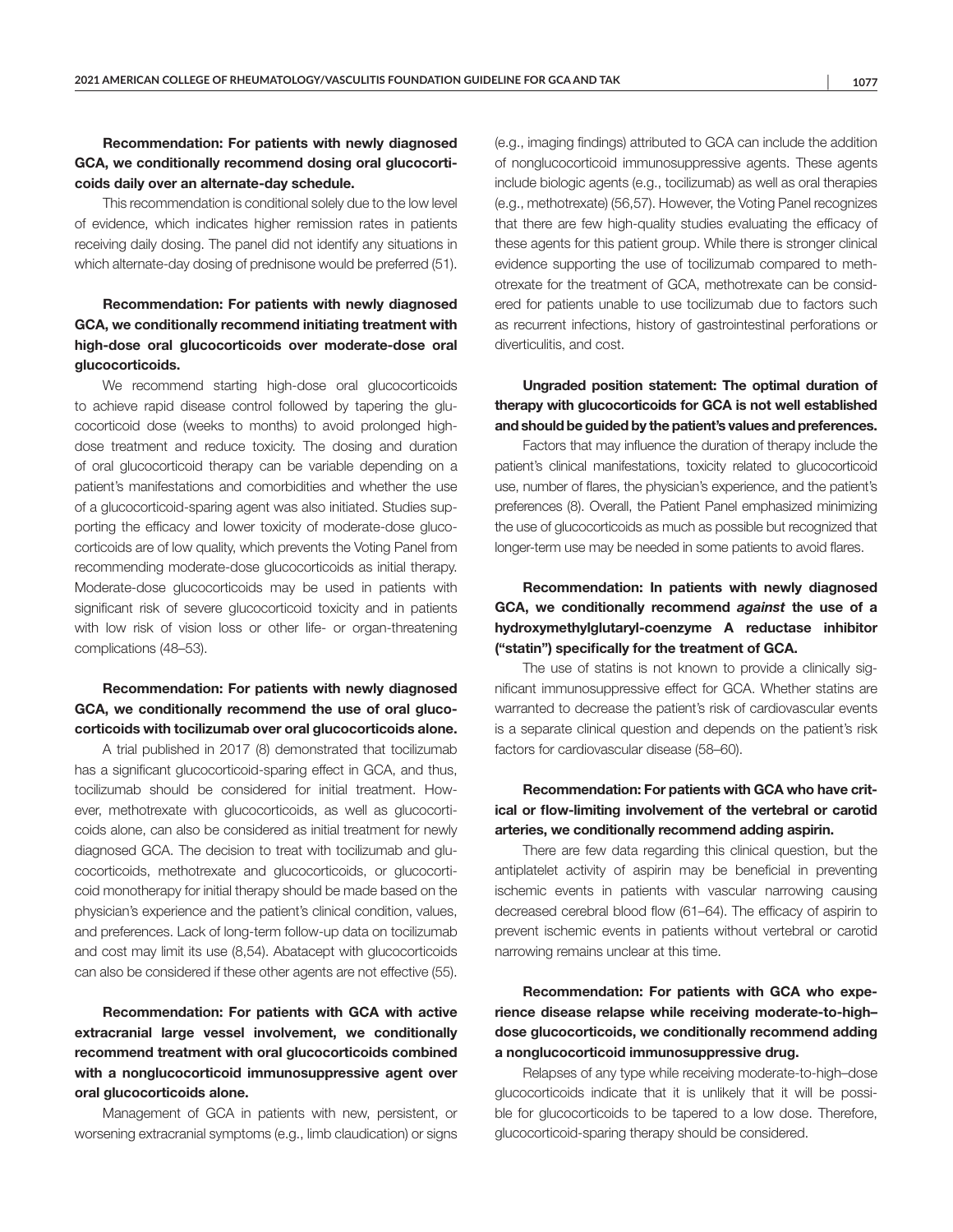Recommendation: For patients with GCA who experience disease relapse with symptoms of cranial ischemia, we conditionally recommend adding a nonglucocorticoid immunosuppressive agent and increasing the dose of glucocorticoids over increasing the dose of glucocorticoids alone.

Nonglucocorticoid immunosuppressive agents considered in this situation include tocilizumab and methotrexate (8,65,66). Relapses with symptoms of polymyalgia rheumatica may be controlled by increasing the dose of glucocorticoids alone.

Recommendation: For patients with GCA who experience disease relapse with cranial symptoms while receiving glucocorticoids, we conditionally recommend adding tocilizumab and increasing the dose of glucocorticoids over adding methotrexate and increasing the dose of glucocorticoids.

Tocilizumab is an effective glucocorticoid-sparing agent for GCA (8,54). While there are no comparative studies, the glucocorticoidsparing effect seen with methotrexate is smaller than the effect seen with tocilizumab (8,55,65–67). While the glucocorticoid-sparing effect of tocilizumab is best quantified using the subcutaneous formulation (8), IV tocilizumab has also been shown to be glucocorticoid-sparing (54). Again, methotrexate can be considered for patients who are unable to tolerate or have limited access to tocilizumab.

#### **Surgical intervention**

Ungraded position statement: For any patient requiring surgical vascular intervention for GCA, the type and timing of intervention should be a collaborative decision between the vascular surgeon and rheumatologist.

Recommendation: For patients with severe GCA and worsening signs of limb/organ ischemia who are receiving immunosuppressive therapy, we conditionally recommend escalating immunosuppressive therapy over surgical intervention with escalation of immunosuppressive therapy.

Because patients can develop collateral blood vessels to improve distal blood flow, immunosuppressive therapy is recommended as initial therapy in patients with GCA and worsening limb/organ ischemia. However, clinical situations that would warrant consideration of immediate surgical intervention include aortic aneurysms at high risk for rupture and impending/progressive tissue or organ infarction or damage (68–70).

# Recommendation: For patients with GCA undergoing vascular surgical intervention, we conditionally recommend the use of high-dose glucocorticoids during the periprocedural period, if the patient has active disease.

This recommendation pertains to patients with GCA who are undergoing a vascular surgical intervention due to a complication of GCA (e.g., aneurysm or stenosis). There are limited data regarding the use of high-dose glucocorticoids during the

periprocedural period in GCA, and thus, support for this recommendation is based in part on their use in TAK. As in TAK, high doses of oral glucocorticoids in the perioperative setting are recommended if the disease is active or if the clinician is concerned that the patient may have active disease.

## **Clinical/laboratory monitoring**

Recommendation: For patients with GCA in apparent clinical remission, we strongly recommend long-term clinical monitoring over no clinical monitoring.

The optimal frequency and length of monitoring are not well established and depend on factors including the duration of remission, site of involvement, risk of disease progression, whether the patient is receiving immunosuppressive therapy, and reliability of the patient to report new signs or symptoms (48,69). Clinical monitoring may include history taking, examinations, and laboratory and imaging studies. This is a strong recommendation given the minimal risks and potential catastrophic outcomes if monitoring is not performed.

# Recommendation: For patients with GCA who have an increase in levels of inflammation markers alone, we conditionally recommend clinical observation and monitoring without escalation of immunosuppressive therapy.

Increases in levels of inflammation markers such as erythrocyte sedimentation rate and C-reactive protein can be nonspecific (69). Therefore, increasing immunosuppressive therapy is not warranted in the setting of increased levels of inflammation markers in the absence of other signs of disease activity. However, these increased levels may warrant more frequent clinical and/or radiographic assessments for active disease.

## **Recommendations and ungraded position statement for the management of TAK**

Table 1 presents definitions of selected terms used in the recommendations, and Tables 4 and 5 present the recommendations with their supporting PICO questions and levels of evidence. We present 20 recommendations and 1 ungraded position statement for TAK. All recommendations except for 1 are conditional due to the availability of only very low– to low-quality evidence. Figure 2 presents key recommendations for the treatment of TAK.

#### **Medical management**

Recommendation: For patients with active, severe TAK who are not receiving immunosuppressive therapy, we conditionally recommend initiating treatment with highdose oral glucocorticoids over IV pulse glucocorticoids followed by high-dose oral glucocorticoids.

There is no evidence that IV pulse glucocorticoids are more effective than high-dose oral glucocorticoids in this setting.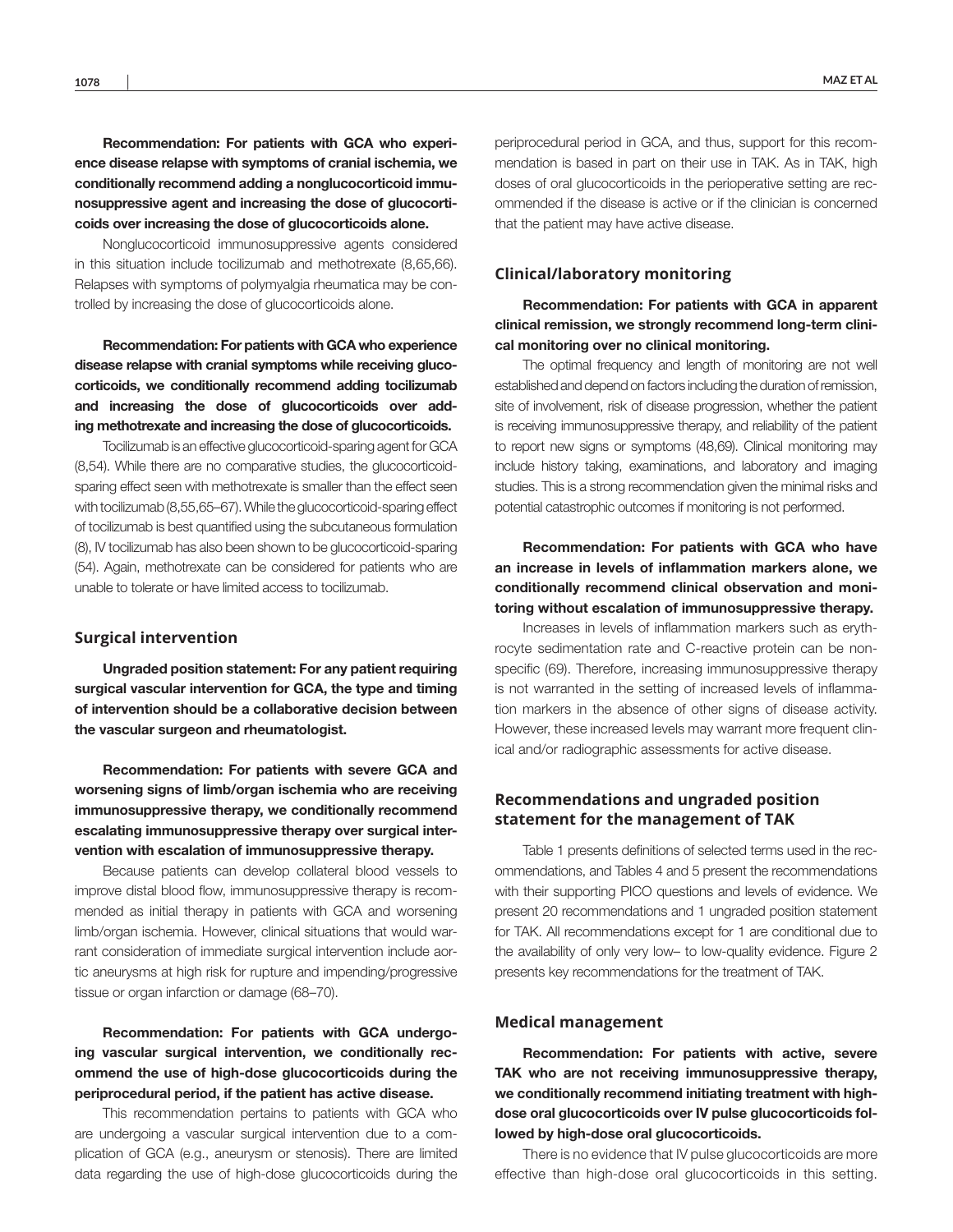IV pulse glucocorticoids may be considered for patients with life- or organ-threatening disease. In children, alternate steroid dosing regimens (e.g., IV pulse glucocorticoids with low daily oral dosing) may be preferred to improve compliance and potentially reduce adverse consequences such as impacting growth (71).

# Recommendation: For patients with newly active, severe TAK, we conditionally recommend initiating treatment with high-dose glucocorticoids over low-dose glucocorticoids.

A higher dose of glucocorticoids is recommended due to the potential for organ damage or life-threatening events. However, lower doses of glucocorticoids may be considered for patients with newly active, nonsevere disease (e.g., patients with constitutional symptoms and without limb ischemia) (72).

Recommendation: For patients with TAK who achieved remission while receiving glucocorticoids for ≥6–12 months, we conditionally recommend tapering off glucocorticoids over long-term treatment with low-dose glucocorticoids for remission maintenance.

The optimal duration of glucocorticoid use in TAK is unknown. Glucocorticoid exposure should be limited if possible in order to minimize toxicity. Glucocorticoids may be continued for a longer duration if disease is not adequately controlled or if the patient experiences frequent disease relapse.

#### Table 4. Recommendations/statement for treatment (medical management and surgical intervention) in TAK\*

|                                                                                                                                                                                                                                                                                   | TAK PICO question<br>informing |                         |
|-----------------------------------------------------------------------------------------------------------------------------------------------------------------------------------------------------------------------------------------------------------------------------------|--------------------------------|-------------------------|
|                                                                                                                                                                                                                                                                                   | recommendation                 | Level of                |
| Recommendation/statement                                                                                                                                                                                                                                                          | and discussion                 | evidence                |
| Medical management                                                                                                                                                                                                                                                                |                                |                         |
| Recommendation: For patients with active, severe TAK who are not receiving immunosuppressive<br>therapy, we conditionally recommend initiating treatment with high-dose oral GCs over IV pulse GCs<br>followed by high-dose oral GCs.                                             | 6                              | Very low                |
| Recommendation: For patients with newly active, severe TAK, we conditionally recommend initiating<br>treatment with high-dose GCs over low-dose GCs.                                                                                                                              | 5                              | Very low<br>to low      |
| Recommendation: For patients with TAK who achieved remission while receiving GCs for ≥6-12 months,<br>we conditionally recommend tapering off GCs over long-term treatment with low-dose GCs for<br>remission maintenance.                                                        | 15                             | Very low                |
| Recommendation: For patients with active TAK, we conditionally recommend the use of a non-GC<br>immunosuppressive agent plus GCs over GCs alone.                                                                                                                                  | 7, 8, 9                        | Low                     |
| Recommendation: For patients with active TAK, we conditionally recommend the use of other non-GC<br>immunosuppressive therapy over tocilizumab as initial therapy.                                                                                                                | 8, 10, 11, 12                  | Very low<br>to low      |
| Recommendation: For patients with TAK that is refractory to treatment with GCs alone, we conditionally<br>recommend adding a tumor necrosis factor inhibitor over adding tocilizumab.                                                                                             | 14                             | Very low                |
| Recommendation: For patients with TAK and asymptomatic progression of a previously identified vascular<br>lesion seen on imaging, without evidence of inflammation, we conditionally recommend continuing<br>current therapy over escalating/changing immunosuppressive therapy.  | 16                             | Very low                |
| Recommendation: For patients with active TAK and critical cranial or vertebrobasilar involvement, we<br>conditionally recommend adding aspirin or another antiplatelet therapy.                                                                                                   | 13                             | $\overline{\text{low}}$ |
| Surgical intervention                                                                                                                                                                                                                                                             |                                |                         |
| Ungraded position statement: For any patient requiring surgical vascular intervention, the type and timing<br>of intervention should be a collaborative decision between the vascular surgeon and rheumatologist.                                                                 | $\ddagger$                     | $\ddagger$              |
| Recommendation: In patients with known TAK and persistent limb claudication without evidence of<br>ongoing active disease, we conditionally recommend against surgical intervention.                                                                                              | 20                             | Very low<br>to low      |
| Recommendation: For patients with known TAK with worsening signs of limb/organ ischemia while<br>receiving immunosuppressive therapy, we conditionally recommend escalating immunosuppressive<br>therapy over surgical intervention with escalation of immunosuppressive therapy. | 21, 24                         | Very low                |
| Recommendation: For patients with TAK with renovascular hypertension and renal artery stenosis, we<br>conditionally recommend medical management over surgical intervention.                                                                                                      | 26                             | Very low<br>to low      |
| Recommendation: For patients with TAK and stenosis of a cranial/cervical vessel without clinical<br>symptoms, we conditionally recommend medical management over surgical intervention.                                                                                           | 22                             | Very low<br>to low      |
| Recommendation: For patients with TAK with worsening signs of limb/organ ischemia, we conditionally<br>recommend delaying surgical intervention until the disease is quiescent over performing surgical<br>intervention while the patient has active disease.                     | 23                             | Very low<br>to low      |
| Recommendation: For patients with TAK who are undergoing surgical intervention, we conditionally<br>recommend the use of high-dose GCs in the periprocedure period if the patient has active disease.                                                                             | 25                             | Very low<br>to low      |

For the population, intervention, comparator, and outcome (PICO) questions used in the Grading of Recommendations Assessment, Development and Evaluation methodology, as developed for Takayasu arteritis (TAK), please refer to Supplementary Appendix 2 (available on the *Arthritis Care & Research* website at [http://onlinelibrary.wiley.com/doi/10.1002/acr.24632/abstract\)](http://onlinelibrary.wiley.com/doi/10.1002/acr.24632/abstract). GCs = glucocorticoids; IV = intravenous. † Ungraded position statement was not based on a specific PICO question.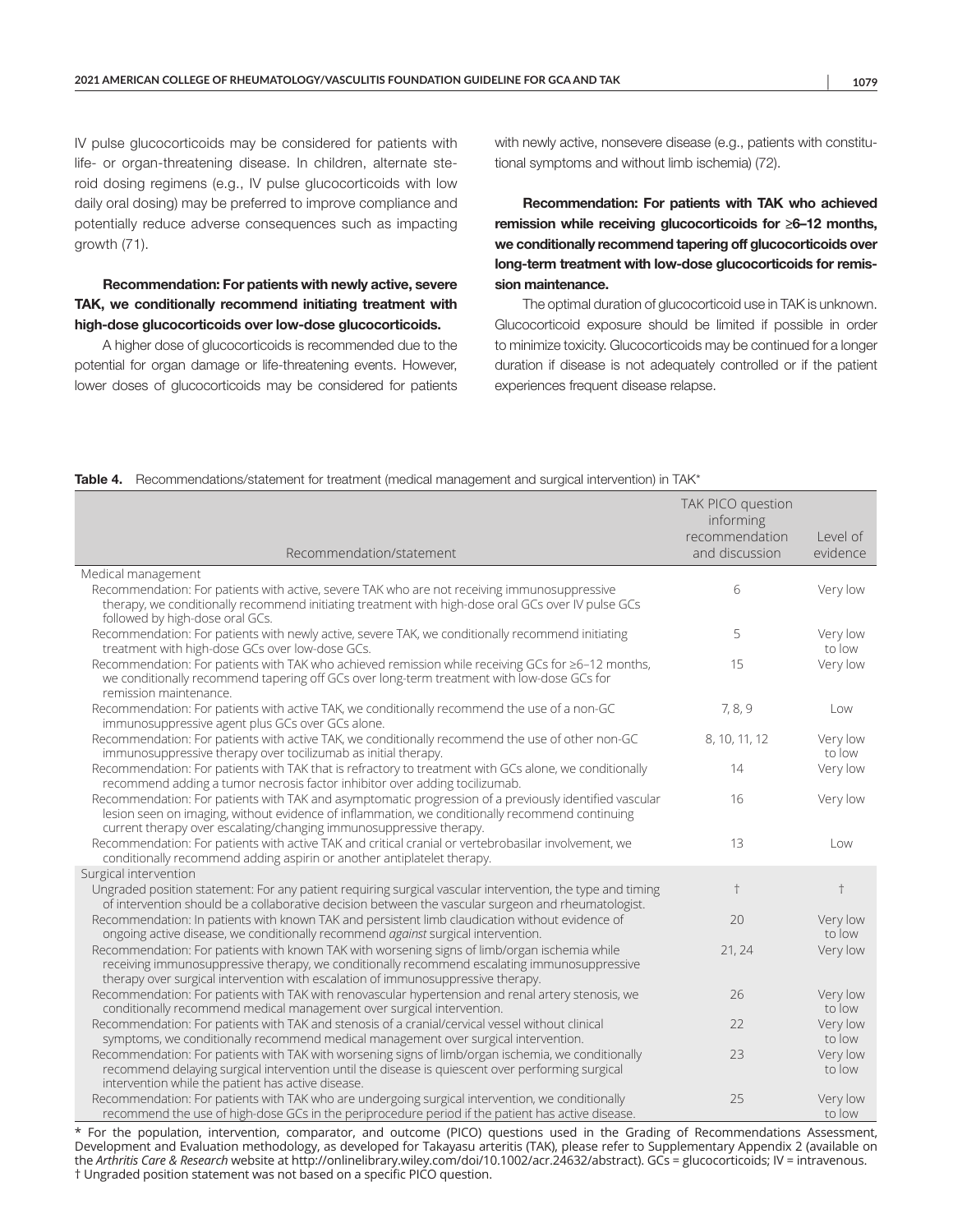|  |  |  | <b>Table 5.</b> Recommendations for clinical/laboratory monitoring and vascular imaging in TAK* |  |
|--|--|--|-------------------------------------------------------------------------------------------------|--|
|  |  |  |                                                                                                 |  |

| Recommendation                                                                                                                                                                                                                                                                 | TAK PICO question<br>informing<br>recommendation<br>and discussion | Level of<br>evidence |
|--------------------------------------------------------------------------------------------------------------------------------------------------------------------------------------------------------------------------------------------------------------------------------|--------------------------------------------------------------------|----------------------|
| Clinical/laboratory monitoring                                                                                                                                                                                                                                                 |                                                                    |                      |
| Recommendation: For patients with TAK, we conditionally recommend adding inflammation markers<br>to clinical monitoring as a disease activity assessment tool.                                                                                                                 |                                                                    | Very low<br>to low   |
| Recommendation: For patients with TAK in apparent clinical remission, we strongly recommend<br>long-term clinical monitoring over no clinical monitoring.                                                                                                                      |                                                                    | Very low             |
| Recommendation: For patients with TAK in apparent clinical remission but with an increase in levels<br>of inflammation markers, we conditionally recommend clinical observation without escalation of<br>immunosuppressive therapy.                                            | 19                                                                 | Very low             |
| Vascular imaging                                                                                                                                                                                                                                                               |                                                                    |                      |
| Recommendation: For patients with TAK, we conditionally recommend the use of noninvasive imaging<br>over catheter-based dye angiography as a disease activity assessment tool.                                                                                                 |                                                                    | Low                  |
| Recommendation: For patients with known TAK, we conditionally recommend regularly scheduled<br>noninvasive imaging in addition to routine clinical assessment.                                                                                                                 | ζ                                                                  | Very low<br>to low   |
| Recommendation: For patients with TAK in apparent clinical remission but with signs of inflammation<br>in new vascular territories (e.g., new stenosis or vessel wall thickening) on vascular imaging, we<br>conditionally recommend treatment with immunosuppressive therapy. | 17, 18                                                             | Very low<br>to low   |

\* For the population, intervention, comparator, and outcome (PICO) questions used in the Grading of Recommendations Assessment, Development and Evaluation methodology, as developed for Takayasu arteritis (TAK), please refer to Supplementary Appendix 2 (available on the *Arthritis Care & Research* website at [http://onlinelibrary.wiley.com/doi/10.1002/acr.24632/abstract\)](http://onlinelibrary.wiley.com/doi/10.1002/acr.24632/abstract).

Recommendation: For patients with active TAK, we conditionally recommend the use of a nonglucocorticoid immunosuppressive agent plus glucocorticoids over glucocorticoids alone.

Nonglucocorticoid immunosuppressive agents are recommended over monotherapy with glucocorticoids to minimize glucocorticoid-related toxicity. Methotrexate is often used as the initial nonglucocorticoid immunosuppressive agent, but other therapies such as tumor necrosis factor inhibitors and azathioprine can be considered as well (70–73). Methotrexate is often preferred for use in children since it is usually well tolerated. Glucocorticoid monotherapy can be considered for mild disease or if the diagnosis is uncertain.

Overview of treatment of Takayasu arteritis (TAK) based on clinical and radiographic assessments



AZA = azathioprine; CT = computed tomography; FDG-PET = <sup>18</sup>F-fluorodeoxyglucose positron emission tomography; GC = glucocorticoids; MR = magnetic resonance; MTX = methotrexate; TCZ = tocilizumab; TNFi = tumor necrosis factor inhibitor

\* Can be suggested by vascular edema, contrast enhancement, and/or increased wall thickness on MR or CT angiography, or supra-physiologic FDG uptake in the arterial wall on PET imaging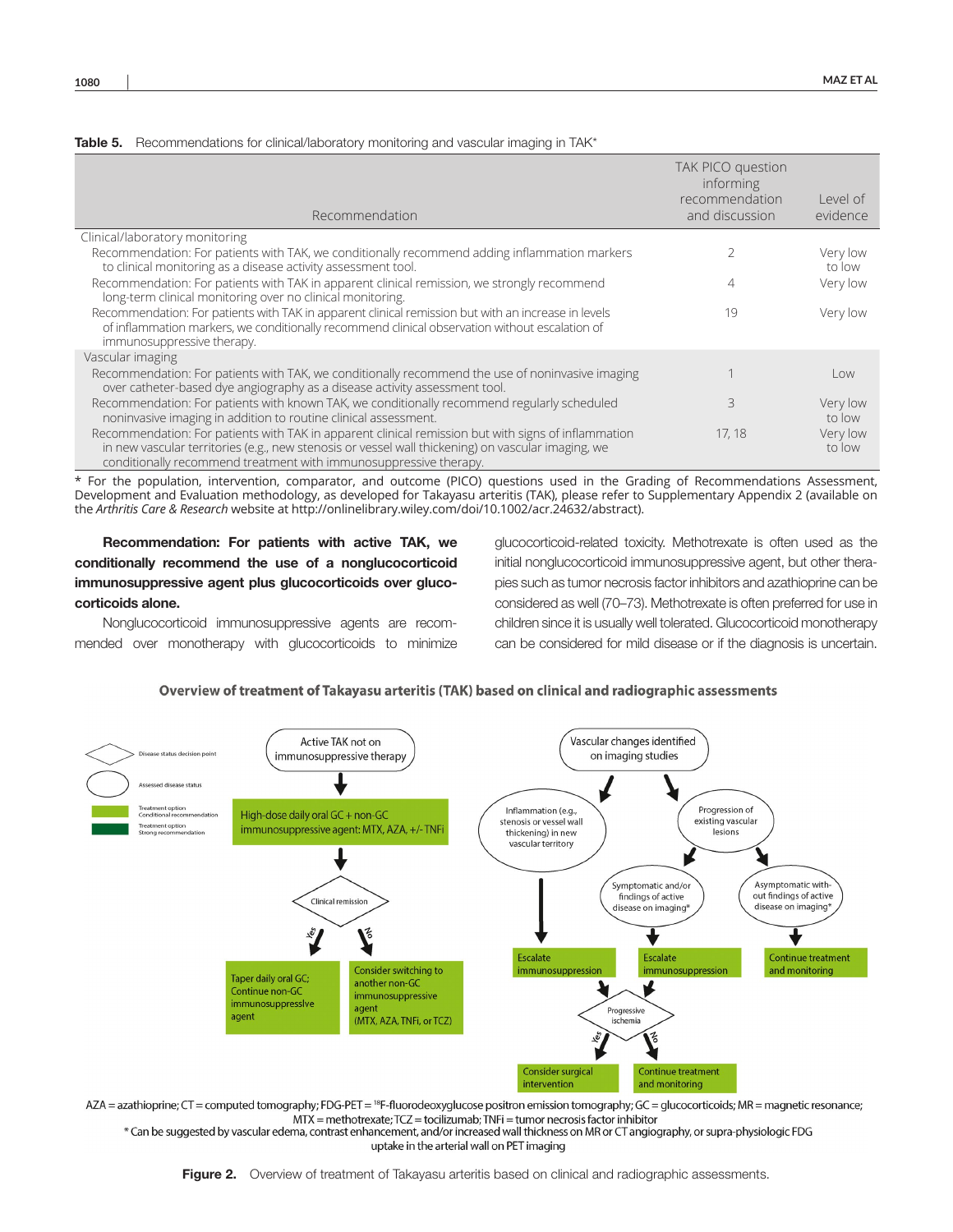Patient-specific factors such as alcohol use, plans for childbearing, medication compliance, and medical comorbidities may influence the choice of immunosuppressant (73,74).

# Recommendation: For patients with active TAK, we conditionally recommend the use of other nonglucocorticoid immunosuppressive therapy over tocilizumab as initial therapy.

As discussed above, nonglucocorticoid immunosuppressive agents such as methorexate, tumor necrosis factor inhibitors, and azathioprine can be used as initial therapy in TAK. We recommend these agents over tocilizumab for initial therapy, because the efficacy of tocilizumab in TAK is not established at this time. While tocilizumab has been shown to be efficacious for GCA, the primary efficacy end point was not achieved in the only randomized trial of tocilizumab in TAK conducted thus far (74,75). Tocilizumab may be considered for patients with inadequate response to other immunosuppressive therapies. Abatacept is not recommended, since it has been shown in a small randomized controlled trial to not be efficacious in TAK (74,76).

# Recommendation: For patients with TAK that is refractory to treatment with glucocorticoids alone, we conditionally recommend adding a tumor necrosis factor inhibitor over adding tocilizumab.

We recognize that among biologic therapies, some practitioners favor TNF inhibition, while others favor interleukin-6 inhibition (tocilizumab) in this situation. Overall, the Voting Panel favored tumor necrosis factor inhibitors over tocilizumab, since there is more clinical experience with and data on tumor necrosis factor inhibitors in TAK compared to tocilizumab. In observational studies, tumor necrosis factor inhibitors have been shown to induce remission and decrease relapses (77–79). Clinical experience with tocilizumab in TAK has been demonstrated in a randomized controlled trial and small case series. In the randomized trial, a trend toward a longer time to relapse was seen in the tocilizumab arm, but the difference was not statistically significant. However, that study was felt to be underpowered (36 participants). Of note, tocilizumab use also affects acute-phase reactants, which may impact ability to gauge disease activity. Therefore, while the panel favors tumor necrosis factor inhibitor use, we recognize that tocilizumab may also be considered, especially when tumor necrosis factor inhibitors are contraindicated (75).

# Recommendation: For patients with TAK and asymptomatic progression of a previously identified vascular lesion seen on imaging, without evidence of inflammation, we conditionally recommend continuing current therapy over escalating/changing immunosuppressive therapy.

Vascular lesions can progress due to a number of factors that may not be related to active disease, such as "healing fibrosis" in response to effective treatment. Intervention is not always needed, since collateral circulation frequently develops over time. However, the location and the extent of the lesion of the affected vessel should be considered. Escalating immunosuppressive therapy may be warranted if significant progression has developed rapidly (e.g., weeks to months) after a period of stable disease (80,81).

# Recommendation: For patients with active TAK and critical cranial or vertebrobasilar involvement, we conditionally recommend adding aspirin or another antiplatelet therapy.

Small observational studies suggest a decreased risk of ischemic events with antiplatelet therapy but an increased risk of bleeding (82). Therefore, antiplatelet therapy is usually used for patients at higher risk of ischemic events (e.g., patients with flow-limiting vertebrobasilar disease or stents). Antiplatelet therapy should be used with caution after surgical procedures or if there is an increased risk of bleeding (81).

## **Clinical/laboratory monitoring**

Recommendation: For patients with TAK, we conditionally recommend adding inflammation markers to clinical monitoring as a disease activity assessment tool.

While inflammation markers are an imperfect indicator of disease activity, they may be helpful for clinical monitoring (80,83).

# Recommendation: For patients with TAK in apparent clinical remission, we strongly recommend long-term clinical monitoring over no clinical monitoring.

The frequency of monitoring depends on factors including the duration of remission, sites of involvement, risk of disease progression, the patient's immunosuppressive regimen, and the ability and likelihood of the patient reliably reporting new signs or symptoms of TAK. This is a strong recommendation given the minimal risks and potential catastrophic outcomes without monitoring (80,83).

# Recommendation: For patients with TAK in apparent clinical remission but with an increase in levels of inflammation markers, we conditionally recommend clinical observation without escalation of immunosuppressive therapy.

As discussed above in the GCA recommendations, increases in levels of inflammation markers can be nonspecific, and intensifying immunosuppressive therapy in the setting of increased inflammation markers alone may not be warranted. More frequent clinical and/or radiographic assessments for active disease can be considered (77,80,83).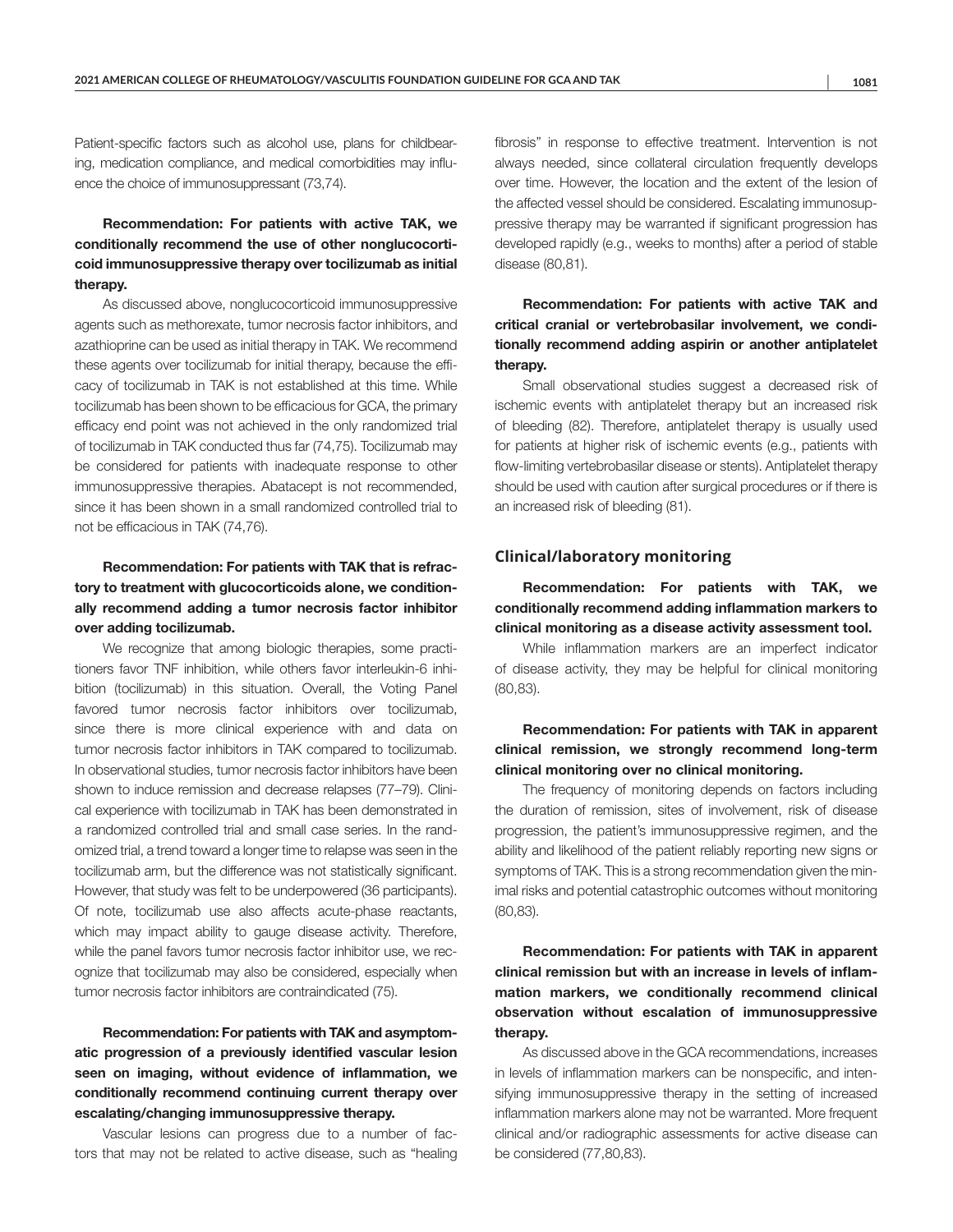## **Vascular imaging**

Recommendation: For patients with TAK, we conditionally recommend the use of noninvasive imaging over catheter-based dye angiography as a disease activity assessment tool.

Noninvasive imaging such as CT angiography, MR angiography, or FDG-PET are recommended because these imaging modalities provide information regarding vascular wall inflammation, while catheter-based angiography primarily provides information regarding the vascular lumen. Catheter-based angiography can be used to accurately determine central blood pressures, as part of surgical planning, or if noninvasive modalities do not provide adequate information. Identifying active disease based on noninvasive imaging at this time can be challenging, since the hallmarks of active disease have not been definitively established (43,45,84).

## Recommendation: For patients with known TAK, we conditionally recommend regularly scheduled noninvasive imaging in addition to routine clinical assessment.

Routine imaging is recommended since vascular changes in TAK can occur when the disease is considered clinically quiescent. The optimal interval between imaging studies is not well established, and ranges vary (e.g., every 3–6 months or longer). The interval may be shorter early in the disease course and longer with established, quiescent disease. Since sedation may be required for imaging studies in children and can be associated with potential risks and complications, routine imaging of inactive disease in children is at the discretion of the treating clinician, while considering risks and benefits (85,86).

Recommendation: For patients with TAK in apparent clinical remission but with signs of inflammation in new vascular territories (e.g., new stenosis or vessel wall thickening) on vascular imaging, we conditionally recommend treatment with immunosuppressive therapy.

A new arterial stenosis is concerning as it can indicate recent active disease, and thus usually warrants immunosuppressive therapy. Other findings suggestive of active disease on MR angiography or CT angiography include vascular edema, contrast enhancement, and increased wall thickness, and may result in luminal damage over time. Findings of active disease by FDG-PET are defined by supraphysiologic FDG uptake in the arterial wall. However, abnormal findings in the vascular wall identified by imaging are not necessarily specific to vascular inflammation. The implication of finding vessel wall edema or enhancement on imaging remains an area of investigation, and the clinical importance of such findings on CT angiography, MR angiography, or FDG-PET is not certain (43,45,80,83–86). Therefore, all therapeutic decision-making in this context should occur after reviewing the imaging findings with a radiologist to

help determine whether the observed imaging changes represent active disease.

## **Surgical intervention**

Ungraded position statement: For any patient requiring surgical vascular intervention, the type and timing of intervention should be a collaborative decision between the vascular surgeon and rheumatologist.

Recommendation: In patients with known TAK and persistent limb claudication without evidence of ongoing active disease, we conditionally recommend *against* surgical intervention.

Patients with TAK can develop collateral circulation that bypasses the stenosis causing limb claudication, and thus, surgical intervention may not be needed (87). However, surgical intervention can be considered for patients whose activities are significantly impacted by limb claudication.

Recommendation: For patients with known TAK with worsening signs of limb/organ ischemia while receiving immunosuppressive therapy, we conditionally recommend escalating immunosuppressive therapy over surgical intervention with escalation of immunosuppressive therapy.

Immunosuppressive therapy is recommended to control vascular inflammation in order to improve or prevent worsening blood flow. However, clinical situations that could warrant immediate surgical intervention include coronary artery involvement and impending/progressive tissue or organ infarction (88–90).

Recommendation: For patients with TAK with renovascular hypertension and renal artery stenosis, we conditionally recommend medical management over surgical intervention.

Medical management includes antihypertensive drugs and immunosuppressive therapy if TAK is active. Surgical intervention (including catheter-based interventions) may be warranted for hypertension that is refractory to medical management in spite of optimized immunosuppressive therapy or in the setting of worsening renal function (12,91–94).

# Recommendation: For patients with TAK and stenosis of a cranial/cervical vessel without clinical symptoms, we conditionally recommend medical management over surgical intervention.

Medical therapy is recommended if only a single vessel is involved, due to the substantial risks of surgery. Surgical interventions can be considered if multiple vessels are involved. This recommendation is based on indirect evidence obtained from neurologic experience and studies, because there is no direct evidence for TAK (90,95–98).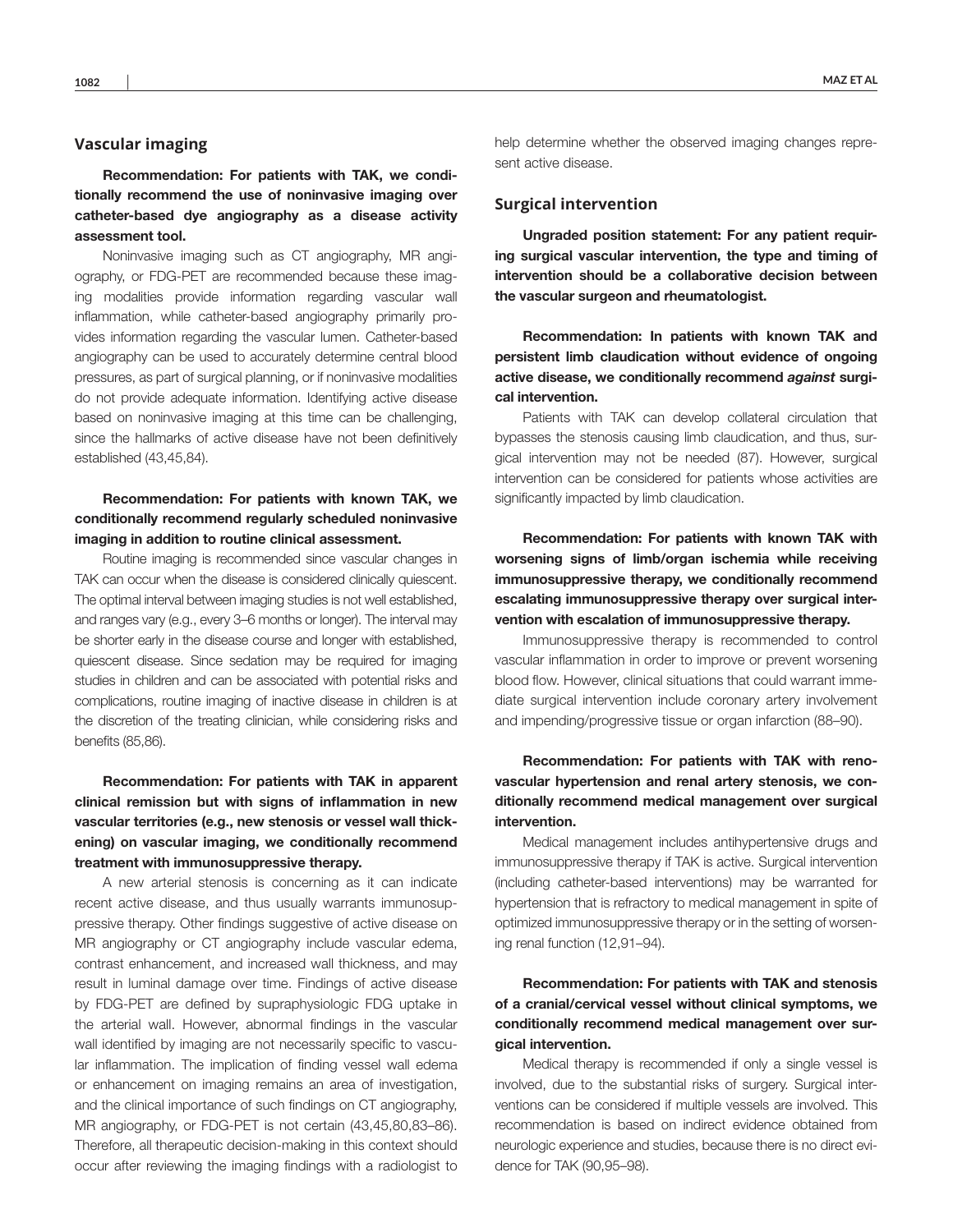Recommendation: For patients with TAK with worsening signs of limb/organ ischemia, we conditionally recommend delaying surgical intervention until the disease is quiescent over performing surgical intervention while the patient has active disease.

Observational studies have suggested improved outcomes if surgical intervention is performed when disease is not active. However, surgical intervention during active disease may be necessary if the patient has life- or organ-threatening manifestations such as stroke, loss of viability of a limb, or myocardial ischemia (99–101). We recognize that determining the level of disease activity in TAK can be challenging.

Recommendation: For patients with TAK who are undergoing surgical intervention, we conditionally recommend the use of high-dose glucocorticoids in the periprocedure period if the patient has active disease.

This recommendation pertains to patients with TAK who are undergoing a vascular surgical intervention due to a complication of TAK. High doses of oral glucocorticoids in the perioperative setting are recommended if the disease is active or if the clinician is concerned that the patient may have active disease (90,96,102).

## **DISCUSSION**

This guideline presents the ACR/Vasculitis Foundation recommendations for the use of diagnostic testing, treatment, clinical and laboratory monitoring, and surgical intervention for patients with GCA or TAK. Overarching themes of the recommendations include the preference, in the US, for temporal artery biopsy over cranial imaging studies for the diagnosis of GCA, the use of large vessel imaging for GCA and TAK for diagnosis and disease monitoring, and limiting glucocorticoid exposure in order to minimize toxicity. Almost all recommendations are conditional due to lowquality evidence, reflecting the paucity of randomized clinical trials in these diseases.

Our recommendations regarding the use of temporal artery imaging differ from those presented by the European Alliance of Associations for Rheumatology (EULAR). In its recommendations regarding the use of imaging in large vessel vasculitis, EULAR indicates that the diagnosis of GCA may be made with a positive imaging test (e.g., temporal artery ultrasound or MRI of the cranial vessels), without additional testing such as temporal artery biopsy (103). However, the imaging recommendations presented by EULAR assume adequate expertise with these modalities. In the US, there is limited experience with temporal artery ultrasound and MRI of the cranial vessels as a diagnostic replacement for temporal artery biopsy, and thus, we continue to recommend temporal artery biopsy as the diagnostic test of choice at this time. However, we hope and anticipate that as experience with imaging of the temporal arteries to detect GCA (e.g., temporal artery ultrasound, MRI, and/or FDG-PET) increases in the US, patients will

be able to benefit from these diagnostic tests. Also, in contrast to EULAR, we favor initial treatment of GCA with glucocorticoids and a glucocorticoid-sparing agent, given the well-recognized toxicity of glucocorticoids (104,105).

When reviewing the data abstracted for the PICO questions, it was clear that many critical clinical questions remain unanswered for GCA and TAK, and the lack of sufficient clinical evidence for these questions is reflected in the ungraded position statements presented in this guideline. For example, the optimal duration of therapy for any treatment and how best to monitor disease status is unknown. Few glucocorticoid-sparing agents have been identified through high-quality data. Accurate and validated indicators of disease activity have not been established or widely used for GCA or TAK. Interpretation of imaging studies in GCA and TAK can be challenging, and the clinical significance of persistent vascular wall inflammation during clinically quiescent disease is unclear.

Given these critical gaps in knowledge, we encourage additional research into the management of GCA and TAK. Studies that may greatly benefit patient care include the following: 1) translational studies contributing to the understanding of disease pathogenesis to facilitate development of more targeted therapies; 2) randomized clinical trials identifying new therapeutic options for the management of GCA and TAK; 3) randomized clinical trials comparing the effectiveness of currently used immunosuppressive therapies; and 4) longitudinal studies with biospecimen collection and routine vascular imaging to identify biomarkers of disease activity, indicators of disease prognosis, and the clinical sequelae of abnormalities identified on vascular imaging. We are hopeful that additional investigations into GCA and TAK will enable a more tailored approach to disease management in order to improve outcomes and minimize treatment toxicities.

## **ACKNOWLEDGMENTS**

We thank Anne M. Ferris, MBBS, Ora Gewurz-Singer, MD, Rula Hajj-Ali, MD, Eric Matteson, MD, MPH, Robert F. Spiera, MD, Linda Wagner-Weiner, MD, MS, and Kenneth J. Warrington, MD, for serving on the Expert Panel. We thank Antoine G. Sreih, MD and Gary S. Hoffman, MD, MS, for their contributions during the early phases of this project as members of the Core Team. Dr. Hoffman's participation ended July 2018 due to personal reasons. Dr. Sreih's involvement ended in December 2018 when he became primarily employed by industry, which precluded his continued participation in this project. We thank Joyce Kullman (Vasculitis Foundation) for her assistance with recruitment for the Patient Panel. We thank the patients who (along with authors Kathy A. Full and Omar I. Vitobaldi) participated in the Patient Panel meeting: Jane Ascroft, Scott A. Brunton, Dedra DeMarco, Thomas Fitzpatrick, Jenn Gordon, Maria S. Mckay, Sandra Nye, Stephanie Sakson, and Ben Wilson. We thank Robin Arnold, Catherine E. Najem, MD, MSCE, and Amit Aakash Shah, MD, MPH, for their assistance with the literature review. We thank the ACR staff, including Ms Regina Parker, for assistance in organizing the face-toface meeting and coordinating the administrative aspects of the project, and Ms Robin Lane for assistance in manuscript preparation. We thank Ms Janet Waters for help in developing the literature search strategy and performing the initial literature search, and Ms Janet Joyce for performing the update searches.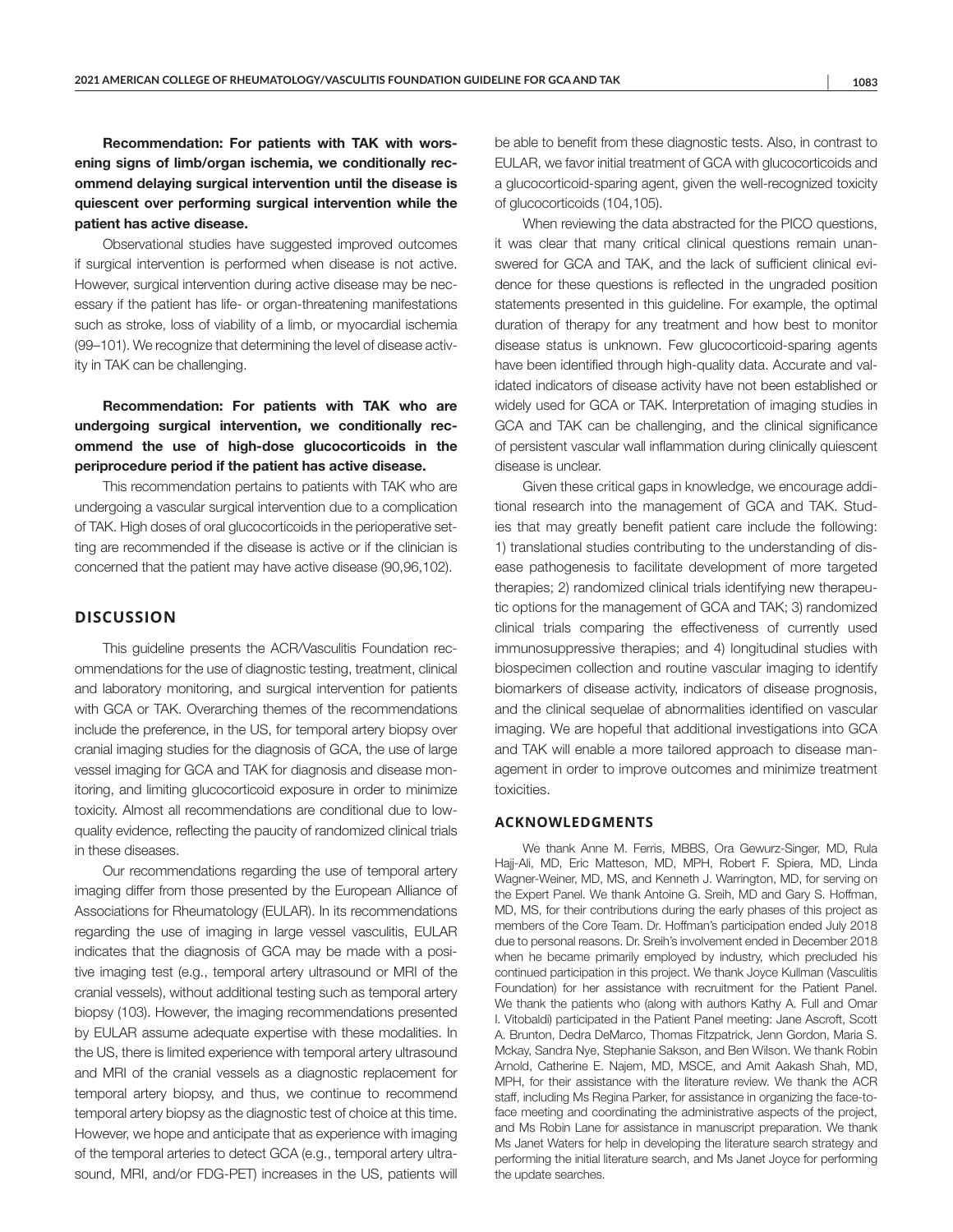## **AUTHOR CONTRIBUTIONS**

All authors were involved in drafting the article or revising it critically for important intellectual content, and all authors approved the final version to be published. Drs. Maz, Chung, and Abril had full access to all of the data in the study and takes responsibility for the integrity of the data and the accuracy of the data analysis.

Study conception and design. Maz, Chung, Abril, Langford, Gorelik, Guyatt, Archer, Full, Grayson, Merkel, Seo, Stone, Sule, Sundel, Vitobaldi, Turner, Mustafa.

Acquisition of data. Maz, Chung, Langford, Abril, Gorelik, Full, Imundo, Kim, Merkel, Stone, Vitobaldi, Byram, Dua, Husainat, James, Kalot, Lin, Springer, Turgunbaev, Villa-Forte, Turner, Mustafa.

Analysis and interpretation of data. Maz, Chung, Langford, Abril, Gorelik, Archer, Conn, Full, Grayson, Ibarra, Imundo, Kim, Merkel, Rhee, Seo, Stone, Vitobaldi, Warner, Byram, Dua, Husainat, Kalot, Lin, Springer, Turgunbaev, Mustafa.

#### **REFERENCES**

- 1. Jennette JC, Falk RJ, Bacon PA, Basu N, Cid MC, Ferrario F, et al. 2012 revised International Chapel Hill Consensus Conference nomenclature of vasculitides. Arthritis Rheum 2013;65:1–11.
- 2. Weyand CM, Goronzy JJ. Giant-cell arteritis and polymyalgia rheumatica [letter]. N Engl J Med 2014;371:1653.
- 3. Gonzalez-Gay MA, Vazquez-Rodriguez TR, Lopez-Diaz MJ, Miranda-Filloy JA, Gonzalez-Juanatey C, Martin J, et al. Epidemiology of giant cell arteritis and polymyalgia rheumatica [review]. Arthritis Rheum 2009;61:1454–61.
- 4. Koster MJ, Matteson EL, Warrington KJ. Large-vessel giant cell arteritis: diagnosis, monitoring and management [review]. Rheumatology (Oxford) 2018;57 Suppl 2:ii32–42.
- 5. Mukhtyar C, Guillevin L, Cid MC, Dasgupta B, de Groot K, Gross W, et al. EULAR recommendations for the management of large vessel vasculitis. Ann Rheum Dis 2009;68:318–23.
- 6. Salvarani C, Crowson CS, O'Fallon WM, Hunder GG, Gabriel SE. Reappraisal of the epidemiology of giant cell arteritis in Olmsted County, Minnesota, over a fifty-year period. Arthritis Rheum 2004;51:264–8.
- 7. Aiello PD, Trautmann JC, McPhee TJ, Kunselman AR, Hunder GG. Visual prognosis in giant cell arteritis. Ophthalmology 1993;100:550–5.
- 8. Stone JH, Tuckwell K, Dimonaco S, Klearman M, Aringer M, Blockmans D, et al. Trial of tocilizumab in giant-cell arteritis. N Engl J Med 2017;377:317–28.
- 9. Hall S, Barr W, Lie JT, Stanson AW, Kazmier FJ, Hunder GG. Takayasu arteritis: a study of 32 North American patients. Medicine (Baltimore) 1985;64:89–99.
- 10. Schmidt J, Kermani TA, Bacani AK, Crowson CS, Cooper LT, Matteson EL, et al. Diagnostic features, treatment, and outcomes of Takayasu arteritis in a US cohort of 126 patients. Mayo Clin Proc 2013;88:822–30.
- 11. Sanchez-Alvarez C, Mertz LE, Thomas CS, Cochuyt JJ, Abril A. Demographic, clinical, and radiologic characteristics of a cohort of patients with Takayasu arteritis. Am J Med 2019;132:647–51.
- 12. Labarca C, Makol A, Crowson CS, Kermani TA, Matteson EL, Warrington KJ. Retrospective comparison of open versus endovascular procedures for Takayasu arteritis. J Rheumatol 2016;43:427–32.
- 13. Alexander PE, Li SA, Gionfriddo MR, Stoltzfus RJ, Neumann I, Brito JP, et al. Senior GRADE methodologists encounter challenges as part of WHO guideline development panels: an inductive content analysis. J Clin Epidemiol 2016;70:123–8.
- 14. Andrews J, Guyatt G, Oxman AD, Alderson P, Dahm P, Falck-Ytter Y, et al. GRADE guidelines: 14. Going from evidence to recommendations: the significance and presentation of recommendations. J Clin Epidemiol 2013;66:719–25.
- 15. Guyatt GH, Oxman AD, Vist GE, Kunz R, Falck-Ytter Y, Alonso-Coello P, et al. GRADE: an emerging consensus on rating quality of evidence and strength of recommendations. BMJ 2008;336:924–6.
- 16. Alexander PE, Gionfriddo MR, Li SA, Bero L, Stoltzfus RJ, Neumann I, et al. A number of factors explain why WHO guideline developers make strong recommendations inconsistent with GRADE guidance. J Clin Epidemiol 2016;70:111–22.
- 17. Durling B, Toren A, Patel V, Gilberg S, Weis E, Jordan D. Incidence of discordant temporal artery biopsy in the diagnosis of giant cell arteritis. Can J Ophthalmol 2014;49:157–61.
- 18. Mahr A, Saba M, Kambouchner M, Polivka M, Baudrimont M, Brochériou I, et al. Temporal artery biopsy for diagnosing giant cell arteritis: the longer, the better? Ann Rheum Dis 2006;65:826–8.
- 19. Roth AM, Milsow L, Keltner JL. The ultimate diagnoses of patients undergoing temporal artery biopsies. Arch Ophthalmol 1984;102:901–3.
- 20. Achkar AA, Lie JT, Hunder GG, O'Fallon WM, Gabriel SE. How does previous corticosteroid treatment affect the biopsy findings in giant cell (temporal) arteritis? Ann Intern Med 1994;120:987–92.
- 21. Allison MC, Gallagher PJ. Temporal artery biopsy and corticosteroid treatment. Ann Rheum Dis 1984;43:416–7.
- 22. Breuer GS, Nesher R, Nesher G. Negative temporal artery biopsies: eventual diagnoses and features of patients with biopsy-negative giant cell arteritis compared to patients without arteritis. Clin Exp Rheumatol 2008;26:1103–6.
- 23. Bury D, Joseph J, Dawson TP. Does preoperative steroid treatment affect the histology in giant cell (cranial) arteritis? J Clin Pathol 2012;65:1138–40.
- 24. Gonzalez-Gay MA, Garcia-Porrua C, Llorca J, Gonzalez-Louzao C, Rodriguez-Ledo P. Biopsy-negative giant cell arteritis: clinical spectrum and predictive factors for positive temporal artery biopsy. Semin Arthritis Rheum 2001;30:249–56.
- 25. Hall S, Persellin S, Lie JT, O'Brien PC, Kurland LT, Hunder GG. The therapeutic impact of temporal artery biopsy. Lancet 1983;2:1217–20.
- 26. Le K, Bools LM, Lynn AB, Clancy TV, Hooks WB III, Hope WW. The effect of temporal artery biopsy on the treatment of temporal arteritis. Am J Surg 2015;209:338–41.
- 27. Ray-Chaudhuri N, Kine DA, Tijani SO, Parums DV, Cartilidge N, Strong NP, et al. Effect of prior steroid treatment on temporal artery biopsy findings in giant cell arteritis. Br J Ophthalmol 2002;86:530–2.
- 28. Maleszewski JJ, Younge BR, Fritzlen JT, Hunder GG, Goronzy JJ, Warrington KJ, et al. Clinical and pathological evolution of giant cell arteritis: a prospective study of follow-up temporal artery biopsies in 40 treated patients. Mod Pathol 2017;30:788–96.
- 29. Bley TA, Uhl M, Carew J, Markl M, Schmidt D, Peter HH, et al. Diagnostic value of high-resolution MR imaging in giant cell arteritis. AJNR Am J Neuroradiol 2007;28:1722–7.
- 30. Bowling K, Rait J, Atkinson J, Srinivas G. Temporal artery biopsy in the diagnosis of giant cell arteritis: does the end justify the means? Ann Med Surg (Lond) 2017;20:1–5.
- 31. Hussain O, McKay A, Fairburn K, Doyle P, Orr R. Diagnosis of giant cell arteritis: when should we biopsy the temporal artery? Br J Oral Maxillofac Surg 2016;54:327–30.
- 32. Luqmani R, Lee E, Singh S, Gillett M, Schmidt WA, Bradburn M, et al. The role of ultrasound compared to biopsy of temporal arteries in the diagnosis and treatment of giant cell arteritis (TABUL): a diagnostic accuracy and cost-effectiveness study. Health Technol Assess 2016;20:1–238.
- 33. Yuksel V, Guclu O, Tastekin E, Halici U, Huseyin S, Inal V, et al. Clinical correlation of biopsy results in patients with temporal arteritis. Rev Assoc Med Bras (1992) 2017;63:953–6.
- 34. Ghinoi A, Zuccoli G, Nicolini A, Pipitone N, Macchioni L, Bajocchi GL, et al. 1T magnetic resonance imaging in the diagnosis of giant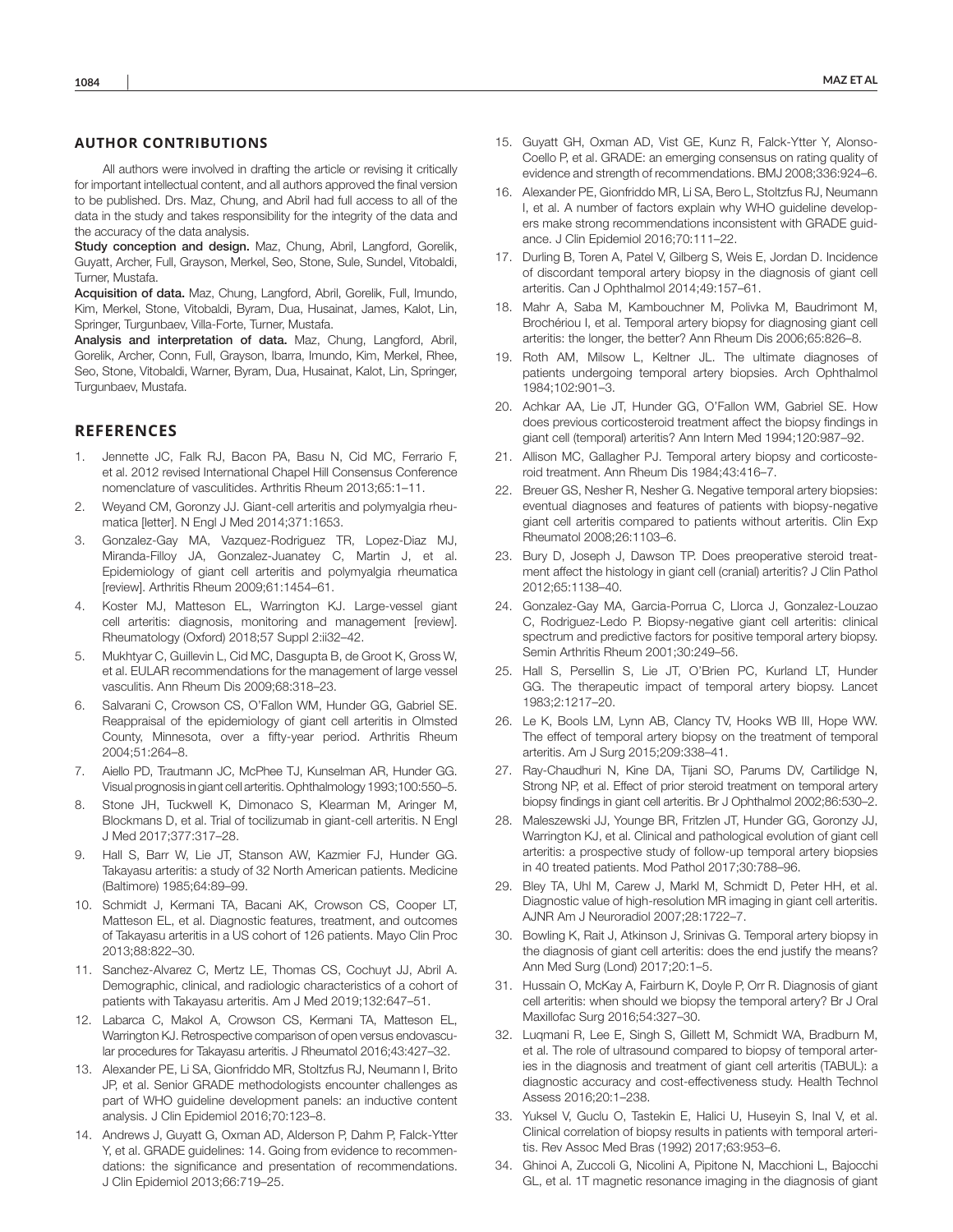cell arteritis: comparison with ultrasonography and physical examination of temporal arteries. Clin Exp Rheumatol 2008;26 Suppl 49:S76–80.

- 35. Hauenstein C, Reinhard M, Geiger J, Markl M, Hetzel A, Treszl A, et al. Effects of early corticosteroid treatment on magnetic resonance imaging and ultrasonography findings in giant cell arteritis. Rheumatology (Oxford) 2012;51:1999–2003.
- 36. Klink T, Geiger J, Both M, Ness T, Heinzelmann S, Reinhard M, et al. Giant cell arteritis: diagnostic accuracy of MR imaging of superficial cranial arteries in initial diagnosis-results from a multicenter trial. Radiology 2014;273:844–52.
- 37. Rhéaume M, Rebello R, Pagnoux C, Carette S, Clements-Baker M, Cohen-Hallaleh V, et al. High-resolution magnetic resonance imaging of scalp arteries for the diagnosis of giant cell arteritis: results of a prospective cohort study. Arthritis Rheumatol 2017;69:161–8.
- 38. Blockmans D, de Ceuninck L, Vanderschueren S, Knockaert D, Mortelmans L, Bobbaers H. Repetitive <sup>18</sup>F-fluorodeoxyglucose positron emission tomography in giant cell arteritis: a prospective study of 35 patients. Arthritis Rheum 2006;55:131–7.
- 39. Hay B, Mariano-Goulart D, Bourdon A, Benkiran M, Vauchot F, de Verbizier D, et al. Diagnostic performance of 18F-FDG PET-CT for large vessel involvement assessment in patients with suspected giant cell arteritis and negative temporal artery biopsy. Ann Nucl Med 2019;33:512–20.
- 40. Kermani TA, Diab S, Sreih AG, Cuthbertson D, Borchin R, Carette S, et al. Arterial lesions in giant cell arteritis: a longitudinal study. Semin Arthritis Rheum 2019;48:707–13.
- 41. Nielsen BD, Gormsen LC, Hansen IT, Keller KK, Therkildsen P, Hauge EM. Three days of high-dose glucocorticoid treatment attenuates large-vessel 18F-FDG uptake in large-vessel giant cell arteritis but with a limited impact on diagnostic accuracy. Eur J Nucl Med Mol Imaging 2018;45:1119–28.
- 42. Pfadenhauer K, Weinerth J, Hrdina C. Vertebral arteries: a target for FDG-PET imaging in giant cell arteritis? Clinical, ultrasonographic and PET study in 46 patients. Nuklearmedizin 2011;50:28–32.
- 43. Quinn KA, Ahlman MA, Malayeri AA, Marko J, Civelek AC, Rosenblum JS, et al. Comparison of magnetic resonance angiography and 18F-fluorodeoxyglucose positron emission tomography in large-vessel vasculitis. Ann Rheum Dis 2018;77:1165–71.
- 44. Schmidt WA, Seifert A, Gromnica-Ihle E, Krause A, Natusch A. Ultrasound of proximal upper extremity arteries to increase the diagnostic yield in large-vessel giant cell arteritis. Rheumatology (Oxford) 2008;47:96–101.
- 45. Grayson PC, Alehashemi S, Bagheri AA, Civelek AC, Cupps TR, Kaplan MJ, et al. <sup>18</sup>F-fluorodeoxyglucose-positron emission tomography as an imaging biomarker in a prospective, longitudinal cohort of patients with large vessel vasculitis. Arthritis Rheumatol 2018;70:439–49.
- 46. Grayson PC, Tomasson G, Cuthbertson D, Carette S, Hoffman GS, Khalidi NA, et al. Association of vascular physical examination findings and arteriographic lesions in large vessel vasculitis. J Rheumatol 2012;39:303–9.
- 47. Chevalet P, Barrier JH, Pottier P, Hamidou M, Planchon B, El Kouri D, et al. A randomized, multicenter, controlled trial using intravenous pulses of methylprednisolone in the initial treatment of simple forms of giant cell arteritis: a one year followup study of 164 patients. J Rheumatol 2000;27:1484–91.
- 48. Mazlumzadeh M, Hunder GG, Easley KA, Calamia KT, Matteson EL, Griffing WL, et al. Treatment of giant cell arteritis using induction therapy with high-dose glucocorticoids: a double-blind, placebocontrolled, randomized prospective clinical trial. Arthritis Rheum 2006;54:3310–8.
- 49. Chan CC, Paine M, O'Day J. Steroid management in giant cell arteritis. Br J Ophthalmol 2001;85:1061–4.
- 50. Hayreh SS, Zimmerman B, Kardon RH. Visual improvement with corticosteroid therapy in giant cell arteritis: report of a large study and review of literature. Acta Ophthalmol Scand 2002;80:355–67.
- 51. Hunder GG, Sheps SG, Allen GL, Joyce JW. Daily and alternateday corticosteroid regimens in treatment of giant cell arteritis: comparison in a prospective study. Ann Intern Med 1975;82:613–8.
- 52. Delecoeuillerie G, Joly P, de Lara AC, Paolaggi JB. Polymyalgia rheumatica and temporal arteritis: a retrospective analysis of prognostic features and different corticosteroid regimens (11 year survey of 210 patients). Ann Rheum Dis 1988;47:733–9.
- 53. Nesher G, Rubinow A, Sonnenblick M. Efficacy and adverse effects of different corticosteroid dose regimens in temporal arteritis: a retrospective study. Clin Exp Rheumatol 1997;15:303–6.
- 54. Villiger PM, Adler S, Kuchen S, Wermelinger F, Dan D, Fiege V, et al. Tocilizumab for induction and maintenance of remission in giant cell arteritis: a phase 2, randomised, double-blind, placebo-controlled trial. Lancet 2016;387:1921–7.
- 55. Langford CA, Cuthbertson D, Ytterberg SR, Khalidi N, Monach PA, Carette S, et al. A randomized, double-blind trial of abatacept (CTLA-4Ig) for the treatment of giant cell arteritis. Arthritis Rheumatol 2017;69:837–45.
- 56. Mahr AD, Jover JA, Spiera RF, Hernández-García C, Fernández-Gutiérrez B, LaValley MP, et al. Adjunctive methotrexate for treatment of giant cell arteritis: an individual patient data meta-analysis. Arthritis Rheum 2007;56:2789–97.
- 57. Seror R, Baron G, Hachulla E, Debandt M, Larroche C, Puéchal X, et al. Adalimumab for steroid sparing in patients with giant-cell arteritis: results of a multicentre randomised controlled trial. Ann Rheum Dis 2014;73:2074–81.
- 58. García-Martínez A, Hernández-Rodríguez J, Grau JM, Cid MC. Treatment with statins does not exhibit a clinically relevant corticosteroid-sparing effect in patients with giant cell arteritis. Arthritis Rheum 2004;51:674–8.
- 59. Narvaez J, Bernad B, Nolla JM, Valverde J. Statin therapy does not seem to benefit giant cell arteritis. Semin Arthritis Rheum 2007;36:322–7.
- 60. Pugnet G, Sailler L, Fournier JP, Bourrel R, Montastruc JL, Lapeyre-Mestre M. Predictors of cardiovascular hospitalization in giant cell arteritis: effect of statin exposure. A French population-based study. J Rheumatol 2016;43:2162–70.
- 61. Berger CT, Wolbers M, Meyer P, Daikeler T, Hess C. High incidence of severe ischaemic complications in patients with giant cell arteritis irrespective of platelet count and size, and platelet inhibition. Rheumatology (Oxford) 2009;48:258–61.
- 62. Narvaez J, Bernad B, Gómez-Vaquero C, García-Gómez C, Roig-Vilaseca D, Juanola X, et al. Impact of antiplatelet therapy in the development of severe ischemic complications and in the outcome of patients with giant cell arteritis. Clin Exp Rheumatol 2008;26 Suppl 49:S57–62.
- 63. Nesher G, Berkun Y, Mates M, Baras M, Rubinow A, Sonnenblick M. Low-dose aspirin and prevention of cranial ischemic complications in giant cell arteritis. Arthritis Rheum 2004;50:1332–7.
- 64. Salvarani C, Della Bella C, Cimino L, Macchioni P, Formisano D, Bajocchi G, et al. Risk factors for severe cranial ischaemic events in an Italian population-based cohort of patients with giant cell arteritis. Rheumatology (Oxford) 2009;48:250–3.
- 65. Hoffman GS, Cid MC, Hellmann DB, Guillevin L, Stone JH, Schousboe J, et al. A multicenter, randomized, double-blind, placebo-controlled trial of adjuvant methotrexate treatment for giant cell arteritis. Arthritis Rheum 2002;46:1309–18.
- 66. Spiera RF, Mitnick HJ, Kupersmith M, Richmond M, Spiera H, Peterson MG, et al. A prospective, double-blind, randomized, placebo controlled trial of methotrexate in the treatment of giant cell arteritis (GCA). Clin Exp Rheumatol 2001;19:495–501.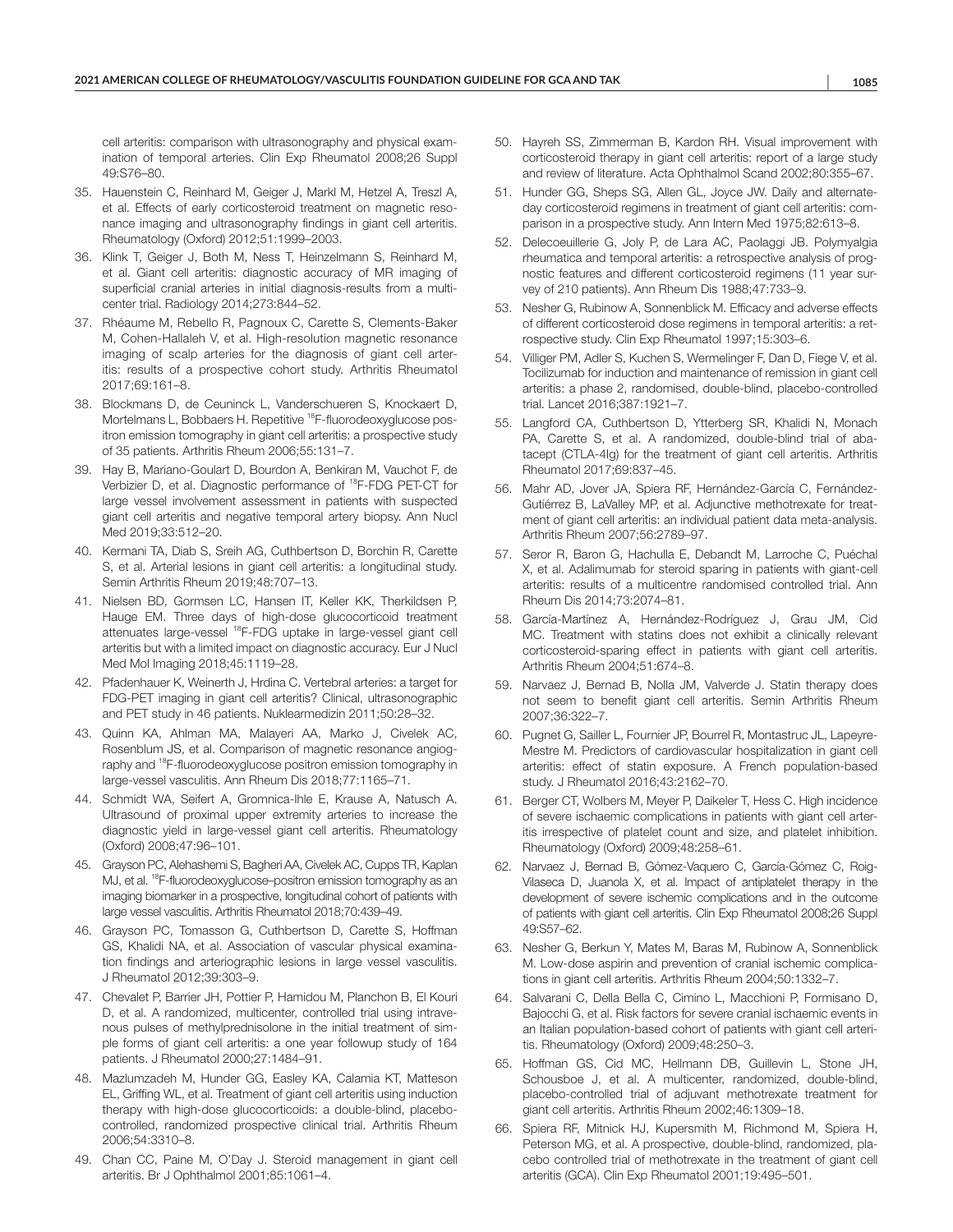- 67. Hoffman GS, Cid MC, Rendt-Zagar KE, Merkel PA, Weyand CM, Stone JH, et al. Infliximab for maintenance of glucocorticosteroidinduced remission of giant cell arteritis: a randomized trial. Ann Intern Med 2007;146:621–30.
- 68. Both M, Aries PM, Muller-Hulsbeck S, Jahnke T, Schäfer PJ, Gross WL, et al. Balloon angioplasty of arteries of the upper extremities in patients with extracranial giant-cell arteritis. Ann Rheum Dis 2006;65:1124–30.
- 69. Clifford AH, Arafat A, Idrees JJ, Roselli EE, Tan CD, Rodriguez R, et al. Outcomes among 196 patients with noninfectious proximal aortitis. Arthritis Rheumatol 2019;71:2112–20.
- 70. Mennander AA, Miller DV, Liang KP, Warrington KJ, Connolly HM, Schaff HV, et al. Surgical management of ascending aortic aneurysm due to non-infectious aortitis. Scand Cardiovasc J 2008;42:417–24.
- 71. Allen DB. Growth suppression by glucocorticoid therapy [review]. Endocrinol Metab Clin North Am 1996;25:699–717.
- 72. Mutoh T, Shirai T, Fujii H, Ishii T, Harigae H. Insufficient use of corticosteroids without immunosuppressants results in higher relapse rates in Takayasu arteritis. J Rheumatol 2020;47:255–63.
- 73. Molloy ES, Langford CA, Clark TM, Gota CE, Hoffman GS. Antitumour necrosis factor therapy in patients with refractory Takayasu arteritis: long-term follow-up. Ann Rheum Dis 2008;67:1567–9.
- 74. Nakaoka Y, Isobe M, Takei S, Tanaka Y, Ishii T, Yokota S, et al. Efficacy and safety of tocilizumab in patients with refractory Takayasu arteritis: results from a randomised, double-blind, placebo-controlled, phase 3 trial in Japan (the TAKT study). Ann Rheum Dis 2018;77:348–54.
- 75. Mekinian A, Resche-Rigon M, Comarmond C, Soriano A, Constans J, Alric L, et al. Efficacy of tocilizumab in Takayasu arteritis: multicenter retrospective study of 46 patients. J Autoimmun 2018;91:55–60.
- 76. Langford CA, Cuthbertson D, Ytterberg SR, Khalidi N, Monach PA, Carette S, et al. A randomized, double-blind trial of abatacept (CTLA-4Ig) for the treatment of Takayasu arteritis. Arthritis Rheumatol 2017;69:846–53.
- 77. Aeschlimann FA, Eng SW, Sheikh S, Laxer RM, Hebert D, Noone D, et al. Childhood Takayasu arteritis: disease course and response to therapy. Arthritis Res Ther 2017;19:255.
- 78. Mekinian A, Comarmond C, Resche-Rigon M, Mirault T, Kahn JE, Lambert M, et al. Efficacy of biological-targeted treatments in Takayasu arteritis: multicenter, retrospective study of 49 patients. Circulation 2015;132:1693–700.
- 79. Schmidt J, Kermani TA, Bacani AK, Crowson CS, Matteson EL, Warrington KJ. Tumor necrosis factor inhibitors in patients with Takayasu arteritis: experience from a referral center with long-term followup. Arthritis Care Res (Hoboken) 2012;64:1079–83.
- 80. Comarmond C, Biard L, Lambert M, Mekinian A, Ferfar Y, Kahn JE, et al. Long-term outcomes and prognostic factors of complications in Takayasu arteritis: a multicenter study of 318 patients. Circulation 2017;136:1114–22.
- 81. Gulcu A, Gezer NS, Akar S, Akkoc N, Onen F, Goktay AY. Long-term follow-up of endovascular repair in the management of arterial stenosis caused by Takayasu's arteritis. Ann Vasc Surg 2017;42:93–100.
- 82. De Souza AW, Machado NP, Pereira VM, Arraes AE, Neto ET, Maria HA, et al. Antiplatelet therapy for the prevention of arterial ischemic events in Takayasu arteritis. Circ J 2010;74:1236–41.
- 83. Wang X, Dang A, Lv N, Liu Q, Chen B. High-sensitivity C-reactive protein predicts adverse cardiovascular events in patients with Takayasu arteritis with coronary artery involvement. Clin Rheumatol 2016;35:679–84.
- 84. Liu YQ, Ling J, Wang ZL. Intravenous digital subtraction angiography in patients with aorto-arteritis (Takayasu's). Cardiovasc Intervent Radiol 1990;13:83–7.
- 85. Lee KH, Cho A, Choi YJ, Lee SW, Ha YJ, Jung SJ, et al. The role of 18F-fluorodeoxyglucose–positron emission tomography in the assessment of disease activity in patients with Takayasu arteritis. Arthritis Rheum 2012;64:866–75.
- 86. Walter MA, Melzer RA, Schindler C, Muller-Brand J, Tyndall A, Nitzsche EU. The value of [18F]FDG-PET in the diagnosis of largevessel vasculitis and the assessment of activity and extent of disease. Eur J Nucl Med Mol Imaging 2005;32:674–81.
- 87. Vinicki JP, Garcia-Vicuna R, Arredondo M, López-Bote JP, García-Vadillo JA, Castaneda S, et al. Sustained remission after long-term biological therapy in patients with large vessel vasculitis: an analysis of ten cases. Reumatol Clin 2017;13:210–3.
- 88. Ando M, Sasako Y, Okita Y, Tagusari O, Kitamura S, Matsuo H. Surgical considerations of occlusive lesions associated with Takayasu's arteritis. Jpn J Thorac Cardiovasc Surg 2000;48:173–9.
- 89. Lee GY, Jeon P, Do YS, Sung K, Kim DI, Kim YW, et al. Comparison of outcomes between endovascular treatment and bypass surgery in Takayasu arteritis. Scand J Rheumatol 2014;43:153–61.
- 90. Zheng T, Zhu S, Ou JF, Fang WG, Qiao ZY, Qi RD, et al. Treatment with corticosteroid and/or immunosuppressive agents before surgery can effectively improve the surgical outcome in patients with Takayasu's arteritis. J Invest Surg 2019;32:220–7.
- 91. Ham SW, Weaver FA. Ex vivo renal artery reconstruction for complex renal artery disease. J Vasc Surg 2014;60:143–50.
- 92. Khalilullah M, Tyagi S. Percutaneous transluminal angioplasty in Takayasu arteritis. Heart Vessels Suppl 1992;7:146–53.
- 93. Sharma S, Gupta H, Saxena A, Kothari SS, Taneja K, Guleria S, et al. Results of renal angioplasty in nonspecific aortoarteritis (Takayasu disease). J Vasc Interv Radiol 1998;9:429–35.
- 94. Sun Y, Ma L, Ma L, Kong X, Chen H, Lv P, et al. Cyclophosphamide could be a better choice than methotrexate as induction treatment for patients with more severe Takayasu's arteritis. Rheumatol Int 2017;37:2019–26.
- 95. Chen B, Yu HX, Zhang J, Li XX, Wu XG, Yang SJ, et al. Endovascular revascularization for carotid artery occlusion in patients with Takayasu arteritis. Eur J Vasc Endovasc Surg 2015;49:498–505.
- 96. Fields CE, Bower TC, Cooper LT, Hoskin T, Noel AA, Panneton JM, et al. Takayasu's arteritis: operative results and influence of disease activity. J Vasc Surg 2006;43:64–71.
- 97. Kim HJ, Lee CS, Kim JS, Know SU, Kim JL, Park JW, et al. Outcomes after endovascular treatment of symptomatic patients with Takayasu's arteritis. Interv Neuroradiol 2011;17:252–60.
- 98. Kim YW, Kim DI, Park YJ, Yang SS, Lee GY, Kim DK, et al. Surgical bypass vs endovascular treatment for patients with supra-aortic arterial occlusive disease due to Takayasu arteritis. J Vasc Surg 2012;55:693–700.
- 99. Kinjo H, Kafa A. The results of treatment in renal artery stenosis due to Takayasu disease: comparison between surgery, angioplasty, and stenting. A monocentrique retrospective study. G Chir 2015;36:161–7.
- 100. Park MC, Lee SW, Park YB, Lee SK, Choi D, Shim WH. Post-interventional immunosuppressive treatment and vascular restenosis in Takayasu's arteritis. Rheumatology (Oxford) 2006; 45:600–5.
- 101. Wang X, Dang A, Lv N, Cheng N, Cheng X, Yang Y, et al. Longterm outcomes of coronary artery bypass grafting versus percutaneous coronary intervention for Takayasu arteritis patients with coronary artery involvement. Semin Arthritis Rheum 2017;47:247–52.
- 102. Ham SW, Kumar SR, Wang BR, Rowe VL, Weaver FA. Late outcomes of endovascular and open revascularization for nonatherosclerotic renal artery disease. Arch Surg 2010;145:832–9.